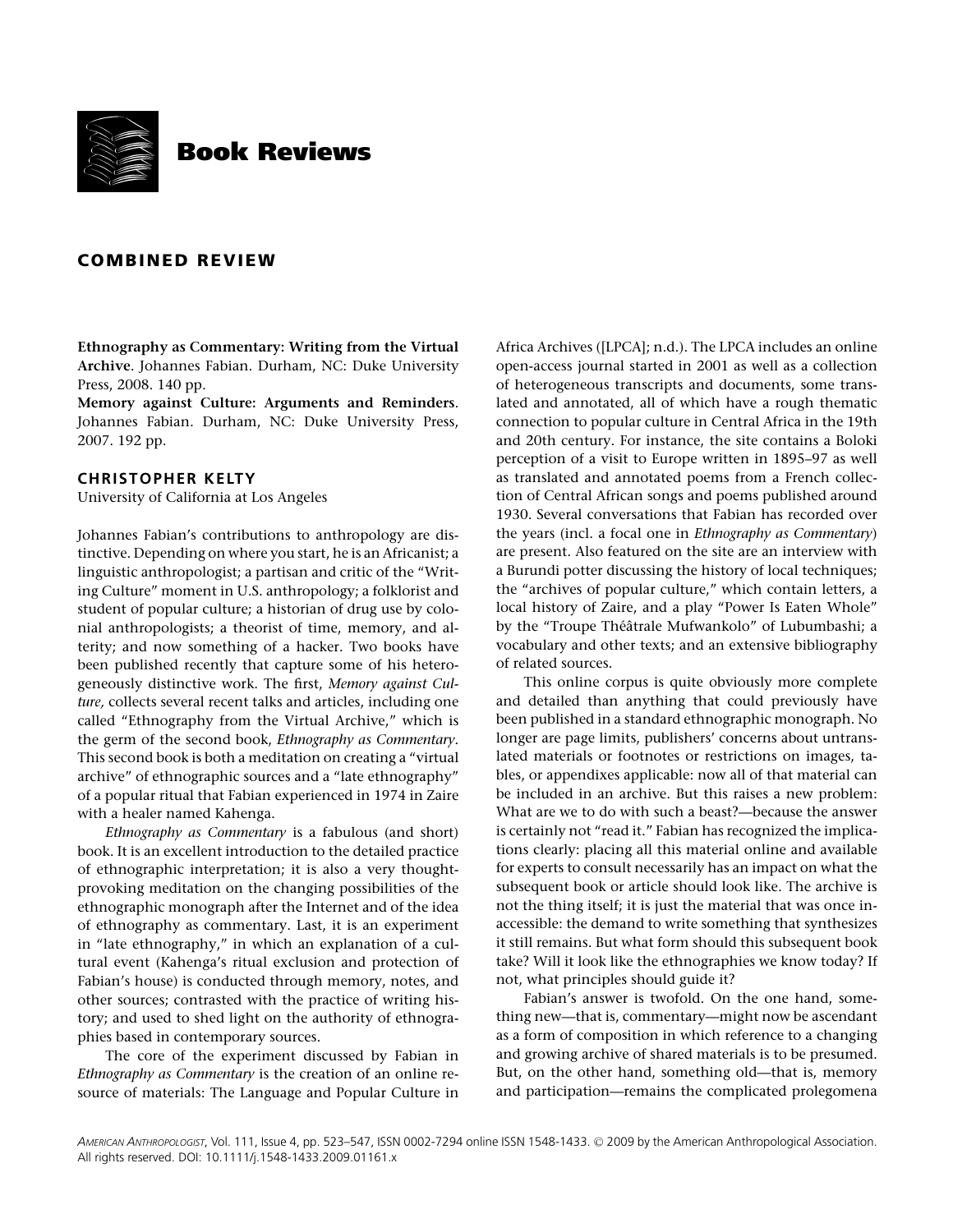to writing anything, whether or not "all" the sources are now available. Fabian makes this point clear with an experiment in "late ethnography" wherein not only documents but also his own memory and authority are on display as a kind of evidence that remains as inaccessible to others as ever. This book might fail on both counts, but that lends it the unique distinction of being the only book so far to do so. What is really at stake in Fabian's book is the first rigorous rethinking of how research and writing in sociocultural anthropology are conducted today without attempting to invent some new mode or style. The fact that Fabian has tried this experiment should be warrant and proof enough that it is a challenge worthy of intellectuals: it is not just a question of finding a research assistant who can throw some things up on the Internet for others to consult; it is at once an editorial, archival, and theoretical task.

Of course, Fabian seems anxious, and justly so, about whether readers of his short text will actually ever look at the archived materials at LPCA. I did. As someone with nearly no knowledge of popular culture in 20th-century Africa, I can say that browsing the archives was no more or less compelling than browsing the stacks in my library looking for the curious, the surprising, or the unfamiliar. But I can much better imagine myself as that student of African popular culture for whom this archive is a fantastic resource, which just ten years ago would have required a trip either to Africa or to Fabian's university to view, as well as something to potentially contribute to. Such a scholar might find the archives something in between a newsletter and a full-fledged journal but also a thing very open in its possibilities. I do not think, however, that many people will look at it, but that does not seem to matter to Fabian's argument that the archive changes the implications for ethnographic writing merely by having such a technical affordance available.

Many issues that Fabian's project and the LPCA raises are already familiar: copyright and privacy issues, sustainability (both in terms of personnel to run the archive and formats and software that must be updated or lost permanently), and more general "ethical" concerns about the safety, sovereignty, and rights of informants and subjects. Fabian does not directly address these issues in the book, but this actually makes it a better read: it is carefully focused on the theoretical and methodological challenges to ethnography. The other issues can be found elsewhere, but a real focus on the intellectual significance of the Internet to anthropology has been hard to find.

Indeed, one of the most impressive aspects of this short book is the detail and attention with which Fabian investigates every step of the construction of this archive: the interpretations and claims he can and cannot make about Kahenga's work, world, and thought—the interpretive method laid bare as process. Fabian's project is a struggle to shore up the "regime of truth" within which this kind of ethnographic writing exists by relentlessly unfolding the process bit by bit. As such, the book could be an excellent

tool for teaching in a methods class or proseminar regarding what it means to move step by step toward one interpretation that is better than others and toward the construction of a personal "archive" of materials out of which to make such claims.

At heart, Fabian's demonstration of interpretation makes it especially clear that the claims to truth he makes are not based on the act of interpretation itself but, rather, on the laying of groundwork necessary to get to that point. Expertise is a piecemeal, long-term, painstaking project and one that is never complete. On this foundation alone is it possible to make claims that critics of ethnographic method are wont to see as "merely" interpretations of "unrepresentative" events and "partial" knowledge. It is this foundation that distinguishes a naive from an experienced observer's interpretation of some event: the obsessive filling in of background and context to give meaning to one highlighted sequence of events. Obviously this is not the only thing that ethnography can do nor is it even the most widely practiced—but it is one of the most powerful. It is the kind of research that people recognize when they refer to ethnography as rich, detailed, thick, textured, or any of the other baroque terms of approbation so commonly used.

*Ethnography as Commentary* may well appeal beyond anthropology, in particular in the fields of history and literature, wherein scholars are being confronted by a similar challenge to rethink the historical or literary monograph in an era when digital collections are rapidly being created and made openly available. The question of "history as commentary" (and even more so, literary criticism) might be a useful counterpoint to Fabian's experiment. Raising commentary from its low status as something undistinguished and requiring little thought to something more like "debugging," designing, or remixing requires rethinking the collaboration and coordination of work as well. But ethnography of the sort Fabian proposes here does retain something distinctive, which is the manner in which expertise is constructed, pedagogically speaking, both in the training of scholars and in the necessary experience of "being there" that is presumed to be a kind of epistemological encounter necessary to the creation of ethnographic knowledge.

I have said almost nothing about Fabian's companion volume, *Memory against Culture*, which was published contemporaneously with *Ethnography as Commentary. Memory against Culture* is a collection of previously published articles, and I will hopefully be forgiven for dwelling less on the content of these articles (which ranges across that distinctive heterogeneity I mentioned at the outset) and more on the form of the publication. The act of publishing a collection of prepublished articles has its own kind of meaning—and even more so today with the transformation of publishing by the Internet. Just as Fabian's archive of arcane Swahili materials was unavailable before the Internet, most if not all of these articles are now hyperavailable for the same reason (at least those in journals, if not those in edited volumes).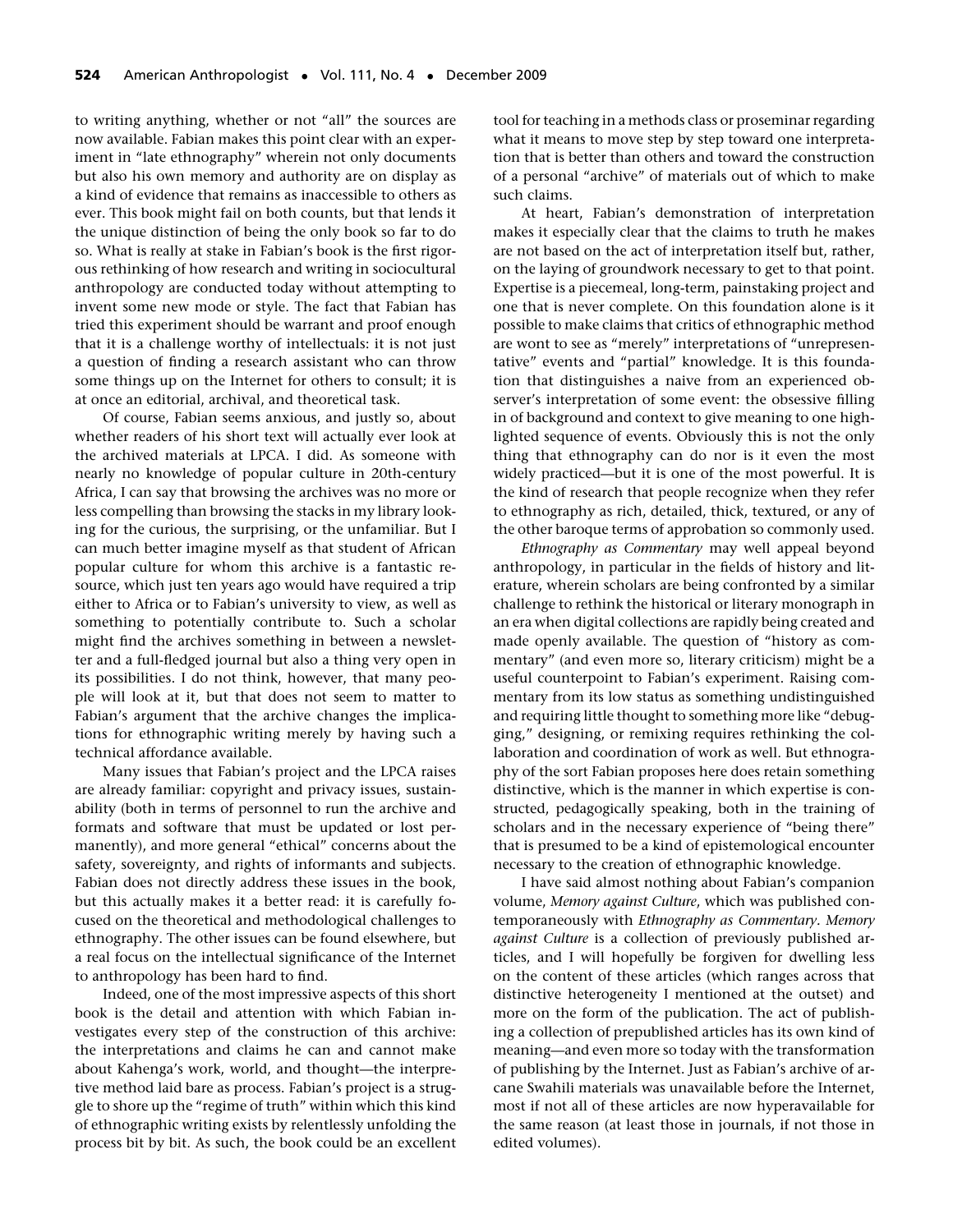This is a strange kind of confirmation that, although they are available elsewhere, there is nonetheless value in collecting these articles together as an event and archive of its own kind. In some ways, the problems of memory and forgetting, and of "late" ethnography, are not only features of ethnographic investigation but also of social and human sciences generally. Today, the work of scholars can be forgotten in so many ways, whether it is published in obscure journals and expensive collected editions, goes out of print, becomes unfindable online, disappears from libraries because of rising costs of journal subscriptions, is remaindered, or is no longer taught—to say nothing of it simply not being read, a fate to which most of us are already well resigned. So, *Memory against Culture* is in many ways an act of memory, rather than one of publishing, and it is worth-

# SINGLE BOOK REVIEWS

**Coming of Age in Second Life: An Anthropologist Explores the Virtually Human**. Tom Boellstorff. Princeton: Princeton University Press, 2008. 316 pp.

#### **THOMAS M. MALABY**

University of Wisconsin–Milwaukee

There can be little doubt that cultural anthropology has been rather slow to embrace as viable subject matter the many forms of and domains for online sociality that have accompanied the rise of access to the Internet. Perhaps it is true that such topics were for a time triply damned in the eyes of many in the field: suspiciously associated with studying "up," tainted by strong connections to unproductive (in the Marxian sense) "leisure" activities, and, perhaps, garish in their sheen of high technology, which maybe runs counter to proud roughing it of generations of cultural anthropologists. Tom Boellstorff offers a provocative rebuke to this tendency in his *Coming of Age in Second Life,* a work based strictly on ethnographic research performed within the virtual world, Second Life (SL).

Virtual worlds are, in Boellstorff's words, "places of human culture realized by computer programs through the internet" (p. 17), including such programs as *World of Warcraft, Club Penguin,* and *EvE Online.* Boellstorff's book is the first sustained effort to examine a virtual world from the anthropological point of view and to forge connections to long-standing concerns within the discipline. It reflects the virtues and dangers of being one of the first in a discipline to move within a new area. Its aims are many and include the methodological (in its ambition to establish virtualworld ethnographic research as viable), the theoretical (in its claims about the coming of an Age of Techne for humans who were always in some sense virtual), and, finally, the substantive (the task of conveying the "native's point of view" for *Second Life*). For the most part, Boellstorff makes

while to reflect on this in a Fabianesque manner: to take seriously, theoretically and methodologically, every layer of this onion of knowledge production in which we engage as contributing to the shaping of that very knowledge we desire to produce. We need constant reminders of this today, in the face of an onslaught of new forms of media, new archives, and newer and ever-fancier tools that both enable and constrain our desire to know ourselves and our worlds. And we need arguments for why and how to use these new things and for how they make us forget in new ways.

#### REFERENCE CITED

Language and Popular Culture in Africa Archives, The

N.d. Homepage. Electronic document, http://www2.fmg.uva. nl/lpca/, accessed June 26, 2009.

headway toward achieving these aims. The book stands as a good starting point for anyone interested in what virtual worlds are, in a larger sense, and how we might understand our disciplinary concerns as benefiting from their examination. In particular, the author's command and handling of the existing literature, both from within and (well) beyond anthropology, throughout the text is a tremendous accomplishment (the book merits wide course use for this reason alone). If any of these three suffers as a result of this multipronged ambition, it is mostly the substantive treatment of SL itself. In his breathless connections of SL to what seems to be a comprehensive list of long-standing topics in cultural anthropology (agency, gender, embodiment, to name a few), Boellstorff provides no end of potential starting points for such discussions, but a sustained sense of SL's culture is thereby slightly blunted, although still quite rich and useful for those unfamiliar with it.

On method, Boellstorff succeeds in provoking thought about the most cherished item in our ethnographic toolkit, participant-observation, by unabashedly claiming that this is not only possible within the three-dimensional, avatarbased environment of *Second Life* but also possible to use exclusively within that space. Why, he asks, should we assume that, in a domain in which people see themselves as their avatars and act and communicate through them with great nuance, one cannot have "face-to-face" interaction (p. 67)? Boellstorff builds an intriguing argument that any treatment of online arenas that does not accord them the status of contexts in themselves subordinates them to the detriment of our field and risks leaving us hopelessly behind as digitally mediated social action becomes ever more prominent worldwide. This provocation could begin a useful conversation about online ethnographic-research methodology, but it does give anyone who knows SL well some pause: its users easily move in and out of the space proper, even as they continue to do SL-related things (on blogs, socialnetworking sites, and commercial sites, to name a few).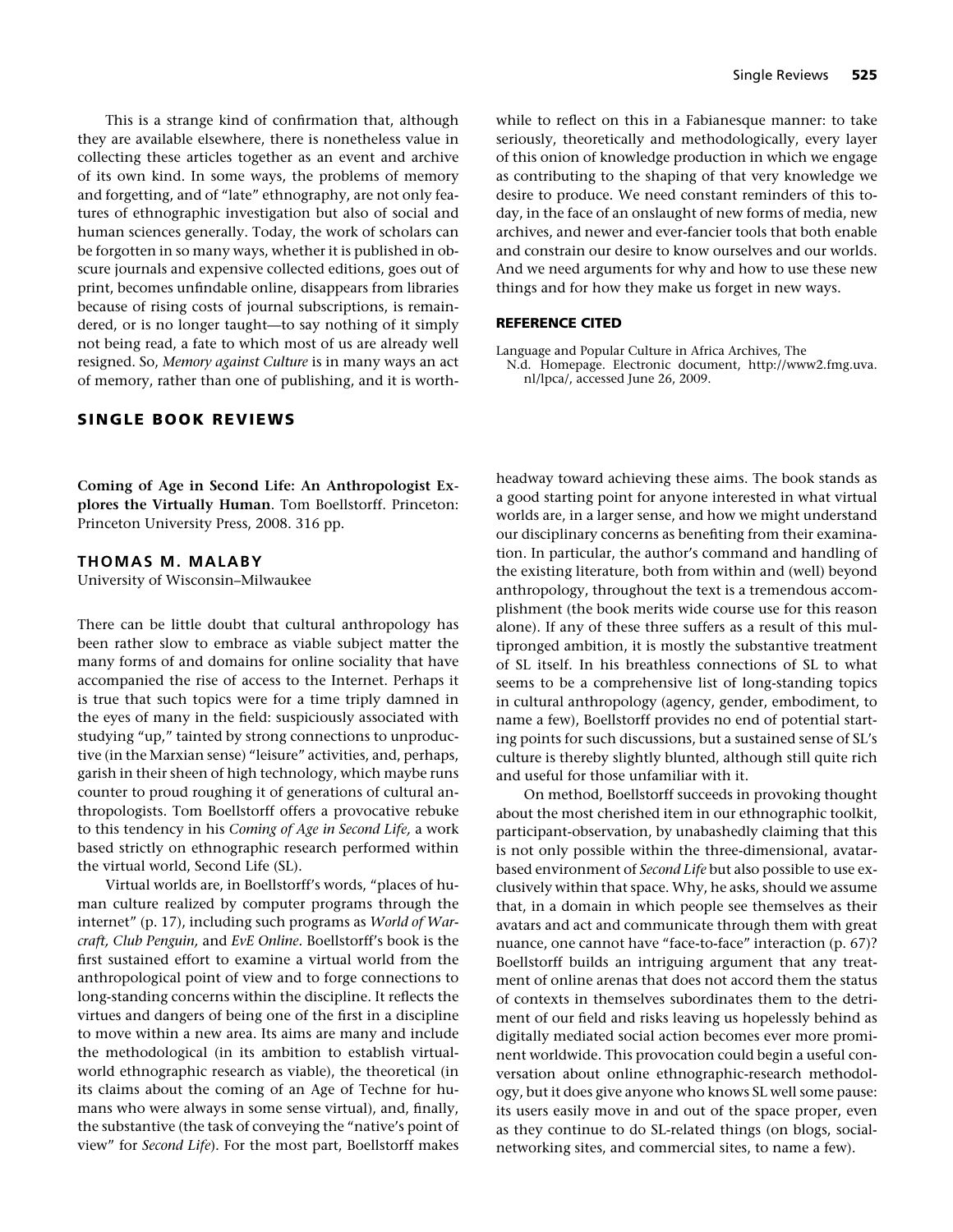SL has a number of distinctive features that make it especially appropriate for Boellstorff. In contrast to most other virtual worlds, it relies on its own users for the creation of "content" in the world. For Boellstorff, the scope for creation that SL offers is vital, as it signals the arrival of the Age of Techne. Humans have, he contends, always been virtual—in that the cultural imagination of possibilities are central to our experience of an actual, physical world—but virtual worlds like SL, he argues, make intentional acts of creation, of the realization of the imagination, possible in a "recursive" way. Creating in a virtual domain provides "humans with radically new ways to understand their lives as beings of culture as well as physical embodiment" (p. 58).

Lingering here is some confusion about the role of intention in these acts of creation. Although techne is at one point "above all intentional" (p. 57), much later it seems that "such artifice is not always intentional" (p. 245). This emphasis on creation, however intentional, as a locus of value is for Boellstorff the sign of a distinctive ideology, that of "creationist capitalism," and this zeroing in on the ways in which "participatory culture," "crowdsourcing," and similar current concepts rest on a fundamental linkage of creativity, labor, and value is a significant line of thought. It is useful to anyone who has noticed the rise of what looks like a new kind of exploitation: creative action, which is presumably rewarding for its own sake but benefits some other entity (such as in Google's Image Labeler game).

It would have been welcome to see more development of this idea of "creationist capitalism." One is left wondering about the social distinction between those who "create" within a complex but also contrived system, SL, and those who create the system itself. Although Boellstorff is ready to understand the valuing of creative labor as a distinctive and current ideology somehow made possible by technology, the implications of this for who gets to create, and at what level, are not drawn out.

**Beijing's Games: What the Olympics Mean to China**. Susan Brownell. New York: Rowman and Littlefield, 2008. 211 pp.

## **DAVID PALMER**

Hong Kong University

Around the time of the Beijing Olympiad in August of 2008, many friends and colleagues from North America and Europe asked me if I thought the Olympics had changed or was going to change China. The question stuck me as strange, because I could not recall anyone ever asking if the Atlanta Olympiad would change the United States: Would the Olympics help change the fact that three percent of the adult population at a given time, and ten percent of black males, is incarcerated or on parole? And I also could not recall the U.S. government ever having been required to make promises to this effect to the International Olympic

Committee as a condition for hosting the Olympics. So, what does it mean for China to have hosted the Olympic games? *Beijing's Games* offers a fine and multifaceted analysis of this question, by an U.S. anthropologist who has been a nationally ranked athlete in both the United States and a Chinese college team as well as advisor to the International Olympic Committee (IOC).

*Beijing's Games* discusses the issue from several perspectives. Chapter 1 considers the long and arduous process of China's involvement and integration into the Olympic movement, a tale that is told by Brownell through the mirror lenses of Classicism and Orientalism, and their effects on the role of Greece and China in the Olympic movement. Classicism assigned Greece a foundational role in the birth of Western civilization and in competitive sports as an expression of the virile spirit of Western freedom whereas Orientalism depicted China as a land of weak and effete bodies, where sports could not even be conceived of. A millennia-long history of sport, which had nothing to envy of Greece, was thus ignored. For China to take its place within the Olympic movement was thus a process of reclaiming its own sporting history and of asserting its bodies on the global arena.

Chapter 2 shows how the Eurocentric bias of the Olympics remains strong, through the example of the Chinese martial arts that were rejected as an official sport by the IOC in 2006, because they deviate too much from Western models of competitive sports.

Chapter 3 discusses the relationships between sports stadiums and state power in China, from the early 20th century up to the construction of Beijing's new Olympic stadium and facilities.

The next chapter is a fascinating analysis of the centrality of gender in understanding popular nationalism and attitudes to sports in China: from images of female warriors in Chinese martial tradition to the role of female athletes in holding the banner of Chinese patriotism in the post-Mao period, during which their teams were far more successful in international tournaments than their male counterparts, reinforcing widespread images of emasculated, humiliated Chinese men. This condition began to change in the 1990s, and the Beijing Olympics occurred at a moment when Chinese masculinity had become more confident and assertive.

Chapter 5 recounts the relationship between the IOC, the Republic of China (based in Taiwan), and the Peoples' Republic of China, from the establishment of the socialist regime in 1949 until 2008. The next chapter debunks many of the stereotypes that persist in much U.S. sports reporting on China, from the "state-supported sports machine" to the persistence of Cold War rhetoric. And, finally, the author returns to the question of how much the Olympics will change China—looking mostly at mundane issues such as the legal legacy, more intense media scrutiny, and expanded international exchanges—and asks why public discourse has not focused on the opposite question, that of how China might change the Olympics?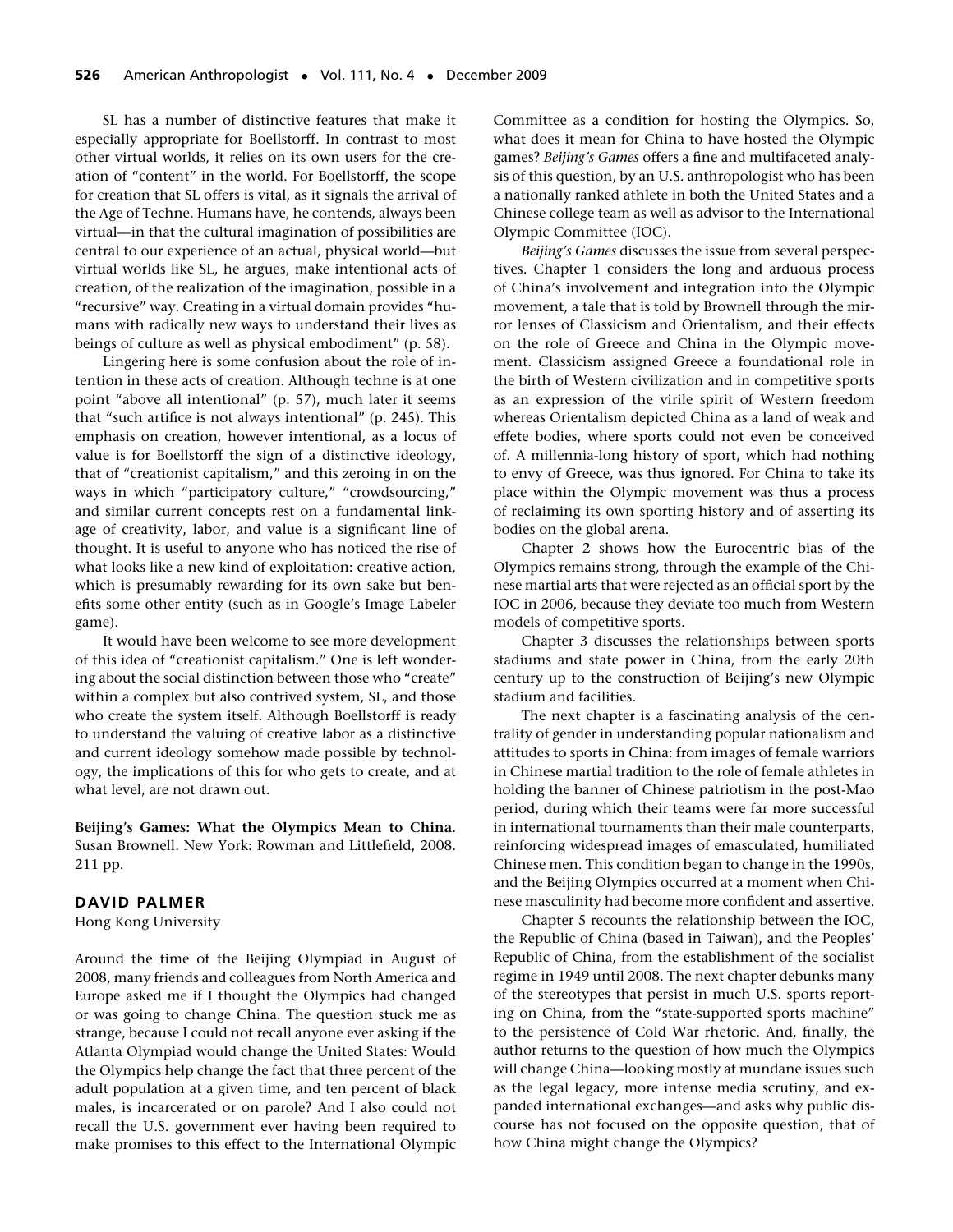*Beijing's Games* is a well-written and lively account of sports in contemporary Chinese public culture and politics. It offers a timely context for understanding the issues surrounding the Beijing Olympics. It is a must-read for anybody interested in sports in China and in the anthropology of body and gender in the contemporary PRC. It is a pity that, likely for marketing reasons, the book was released a few months before the games, causing it to be "dated" after a short shelf life. As it stands, the narrative anticipates, but does not provide, the climax of the games itself. The book would have been far richer and useful in the long term if the publisher and author had waited a few months and included an analysis of the Beijing Games themselves in relation to the many themes discussed in the book.

**Alcman and the Cosmos of Sparta**. Gloria Ferrari. Chicago: University of Chicago Press, 2008. 183 pp.

# **KATERINA LADIANOU**

The Ohio State University

In this book, Gloria Ferrari uses archaeological, literary, and anthropological sources to offer a reinterpretation of Alcman's *Partheneion,* one of the earliest examples of choral poetry. Ferrari offers a provocative discussion of the poem's dramatic performance, ritual context, and societal role, shedding a new light on its perplexing imagery. Her interdisciplinary approach deepens our understanding of the *Partheneion* by pointing to its cosmological background as inextricably connected to its performance.

In the introduction, Ferrari argues for the central significance of performance and summarizes relevant ancient and modern scholarship. In chapter 1, she addresses the obscure mythological references to establish a cosmological motif as the cornerstone of the poem's imagery. Chapters 2 and 3 are dedicated to the chorus, exploring its dramatic function and ritual role. Following former scholarly discussions, she sees the performance as a social act but emphasizes its dramatic dimension. Finally, the postscript focuses on the archaeological evidence and reinterprets literary sources proposing the festival of *Karneia* as the setting for the performance. The book ends with an appendix with the full Greek text—following Hutchinson's 2001 edition with minor changes—and her own English translation, a list of abbreviations, references, and separate indices for sources and monuments, followed by a general index.

In the first chapter, Ferrari investigates the perplexing mythological references in the first fragmented part of the *Partheneion,* concluding that they all refer to mythological tales of transgression with disastrous outcomes. She argues for references to the myth of Phaethon, which, connected to the myth of the Hippocontids, function as exempla of disintegration of cosmos and polis respectively.

The second chapter focuses on the function of the young girls' chorus. According to her interpretation, the chorus of the *Partheneion* takes on the role of an archetypal chorus of stars. Ferrari departs from mainstream interpretations, discussing the chorus' self-references in a cosmological context and arguing that the poem is not about the maidens but, rather, about political order as reflected in the order of the universe. Taking up the discussion of the ritual and social contexts of the performance, she challenges the commonly accepted performance setting and uses abundant references to poetry and ancient science to argue for a festival not at spring but at the onset of winter. According to Ferrari, the chorus of maidens dances in imitation of a chorus of stars while pointing to the setting of Pleiades and Hyades, a phenomenon that marks the beginning of winter.

In chapter 3, Ferrari discusses the ritual performed in the festival and its role. By announcing the coming of plowing season, the chorus conducts a rite of passage that negotiates a turning point in the agricultural cycle. The song therefore emphasizes the timely succession of seasons and points to a homology of heavens and state. Alcman's poem projects a view of the cosmos within the traditions of archaic wisdom, poetry, and philosophy of nature. The performance, then, functions both as a spectacle of the heavenly bodies in a well-ordered cosmos and as a mimesis of a well-ordered community.

Having established that part of the festival's main celebration should be associated with the orderly succession of seasons, Ferrari gives her own answer to the much debated question regarding during which festival the *Partheneion* was performed. Relying on the previously established season and reinterpreting a key passage from Thucydides, she concludes that the performance setting should have been the *Karneia* at the onset of winter. She also uses archaeological evidence to identify the *kalathiskos* dancers as a representation of astral choruses. If Ferrari is right then, the chorus in the *Karneia* played girls who played stars, a role that could have been assumed, she proposes, by both female and male choruses.

Ferrari has made a fine exposition and analysis of a wide variety of ancient evidence, well-supported by current scholarship. Her interpretation is compelling but tends to rely too much on previously established conclusions and focuses on the cosmic underpinnings while excluding discussions of problems that do not fit directly this category. However, by discussing debatable matters and proposing her own innovative interpretations, Ferrari contributes actively and sensitively to these debates, making this book an important contribution to the study of ancient Greek choral poetry, archaeology, and art history.

**Under Construction: Making Homeland Security at the Local Level**. Kerry Fosher. Chicago: University of Chicago Press, 2009. 288 pp.

**ROBERTO J. GONZALEZ** San Jose State University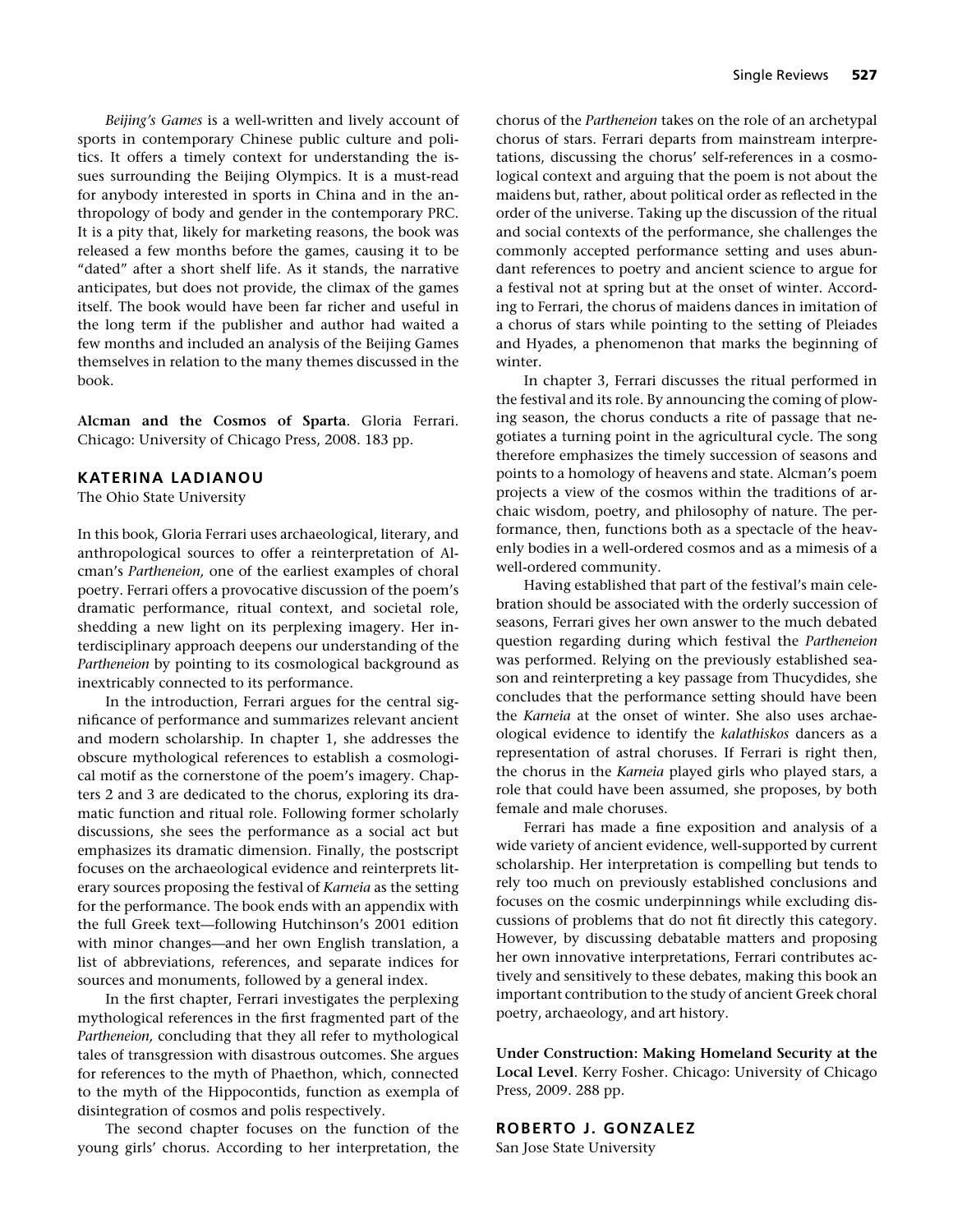This descriptive ethnography focuses on interactions, institutions, and ideas that together constitute "homeland security." It is based on participant-observation among firefighters, police officers, cargo screeners, city planners, emergency managers, and others charged with responding to disasters, accidents, and attacks in the Boston area.

A main theme that emerges in the book is the idea of "U.S. homeland security as practice, as something that is not monolithic but constructed" (p. xiv). Another is that local people create "security" largely by improvising solutions under significant constraints, including inadequate funding and insufficient time. These themes form "the book's central metaphors of construction and thinking out loud" (p. 16).

In the opening chapters, the author discusses "problematic terms" including *terrorism, weapons of mass destruction,* and *homeland.* (Despite the obvious similarity to the German term *heimatland,* "homeland" slipped into common parlance after Bush administration officials created the Office of Homeland Security in late 2001.) In a thoughtful section entitled "Disciplinary Politics and Authorial Identity," author Kerry Fosher reflects on her transition from a graduate student who once joked about ethically "contaminated" military-education programs to a professional anthropologist regularly "engaging with those flawed systems" (pp. 4, 8).

Subsequent chapters cover the day-to-day work (and challenges) faced by those responsible for keeping Boston secure. Apart from the mundane tasks of guarding ports, keeping watch over critical sites, and responding to crises, Fosher notes that they were also involved in subtler activities: coordinating and negotiating roles across different agencies and jurisdictions; assessing the relative vulnerability of buildings, roads, and other parts of the regional infrastructure; and building "a sense of community" among themselves.

The concluding chapter discusses ways in which applied anthropologists might help "security policymakers and practitioners" achieve their objectives (p. 221). These include providing assistance in conceptualizing "homeland security" more effectively; clarifying the differences between networks and hierarchies; strengthening the ability of local actors to work flexibly; and communicating how locally based experience and knowledge can forge better security policies. Fosher also comments on the "dirty secrets" sometimes standing in the way of better security policies and practices: a tendency for many in our country to romanticize police officers, soldiers, and firefighters (which often diminishes resources for public-health and other emergency-management personnel); lack of public debate about the limits of security; proliferation of bureaucratic documents impeding substantive work; and the rejection by many policy makers of realistic plans and valuable local knowledge.

*Under Construction* is inspired by research on organizational cultures, by community studies, and by practice theory and poststructuralism. In a revealing passage, the author notes that emergency planners and responders were "not simply resisting or complying ... [they] floated, swam, surfed, and struggled—sometimes as individuals, sometimes with company—in the political and discursive forces at work" (p. 18). Fosher clearly expresses a preference for "favoring practice over critique" (p. 231) after establishing that "this book is not in the tradition of critical ethnographies of the powerful that followed [Laura] Nader's call" to study up  $(p. 14)$ .

Dismissing this critical ethnographic tradition has unfortunate consequences. For example, *Under Construction* has little to say about the rapidly growing multifaceted homeland-security industry, whose corporate executives, managers, and employees have played vital roles in influencing and creating new policies, practices, and products. Some have supplanted governmental agencies in providing postdisaster services with no oversight, as when 150 heavily armed subcontractors employed by Blackwater USA arrived in New Orleans hours after Hurricane Katrina's arrival (Scahill 2007:xxiv–xxv). Approximately two-thirds of government homeland-security spending since September 11, 2001, has gone to large corporations, with dataprocessing companies (such as IBM) and baggage-screening equipment manufacturers (such as General Electric's In-Vision) leading the way (Monahan and Beaumont 2006). Fosher does not explain why an ethnography about the construction of "homeland security" should effectively exclude these powerful institutions and the many people associated with them. (The homeland-security industry's exponential growth began during the time period in which Fosher was conducting research.) Nor does she explain why *Under Construction* should privilege the agency of publicsector responders (e.g., firefighters and public-health workers) over than the complex micropractices of those working for private firms (e.g., Blackwater or Bechtel Corporation subcontractors).

"I recognize that the decision to write about the nittygritty of everyday life, not tightly linking practice into a critical analysis of larger cultural trends, is, itself, a political as well as an ethnographic choice," writes Fosher (p. 13). It ultimately results in a work of limited and narrow scope.

#### REFERENCES CITED

Monahan, Rachel, and Elena Herrero Beaumont

2006 Big Time Security. Forbes.com, August 3. Electronic document, http://www.forbes.com/2006/08/02/homelandsecurity-contracts-cx\_rm\_0803homeland.html, accessed July 22, 2009.

2007 Blackwater: The Rise of the World's Most Powerful Mercenary Army. New York: Nation Books.

**The Chumash World at European Contact: Power, Trade, and Feasting among Complex Hunter-Gatherers.** Lynn H. Gamble. Berkeley: University of California Press, 2008. 359 pp.

Scahill, Jeremy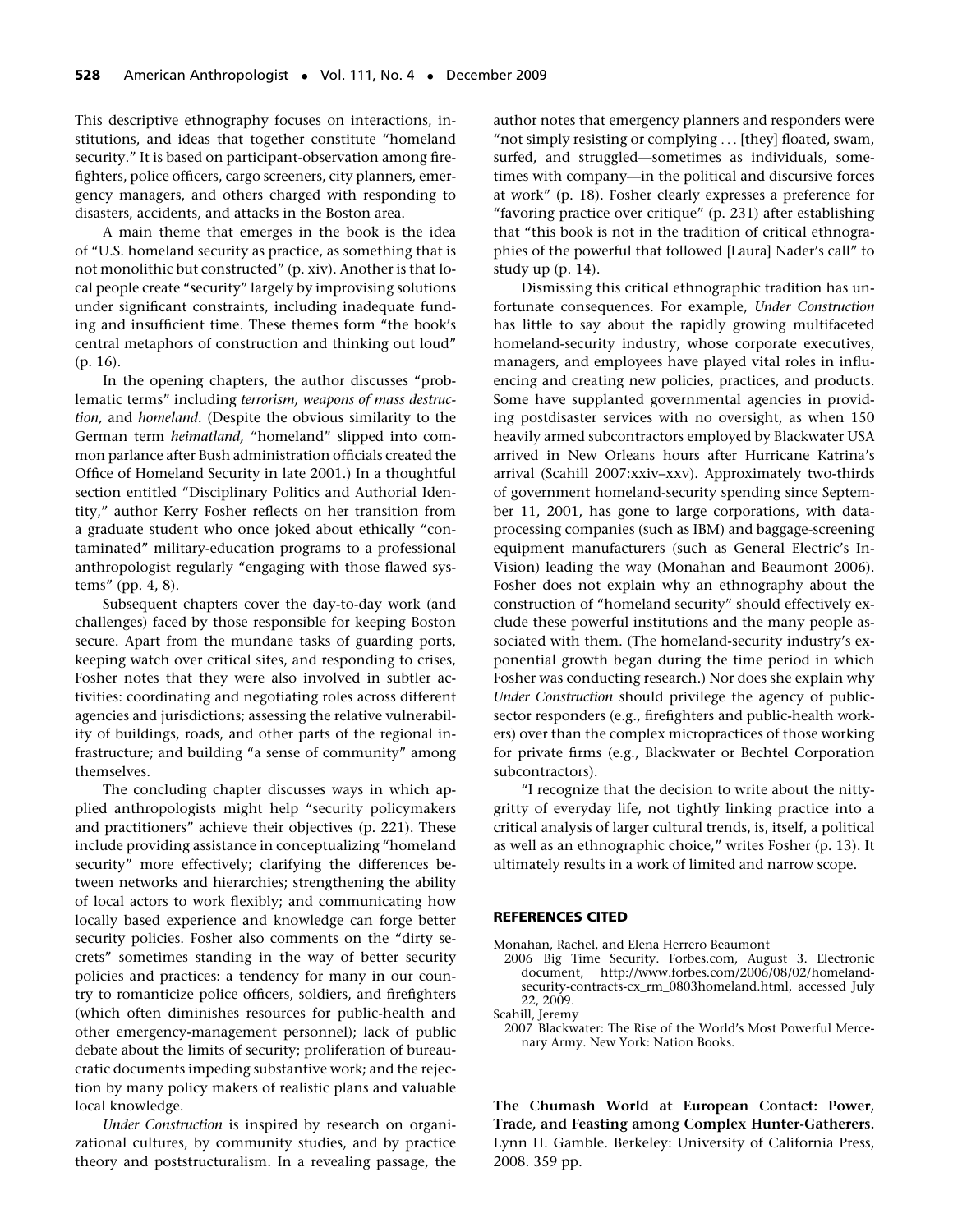# **TODD J. BRAJE**

Humboldt State University

When Spanish explorers and missionaries first encountered the Chumash of California's Santa Barbara Channel, they found a densely populated landscape with large mainland villages numbering up to a thousand people. Spanish chroniclers were astonished by the intricate trade networks linking the offshore Channel Islands to the mainland; the complex marriage alliances that cemented social relationships; the bountiful resources of shellfish, fish, and sea mammals; and the elaborate political system led by hereditary chiefs and an elite or noble class. From the inception of modern archaeological research in southern California, investigators have attempted to explain the chronology and context for the rise of chiefdom-level sociopolitical organization in the Chumash world. Mortuary data from early cemetery excavations, shell-bead typologies, material-cultural analysis, human skeletal paleopathology, archaeological shell-midden excavations, and more have all been employed to explain the transition from mobile Paleocoastal hunter-gatherers to sedentary complex hunter-gatherers. These data also have been employed to explain and model the rise of political complexity elsewhere around the world.

Until this book was released, most of the published data on the Late Holocene  $\left( <$  ca. 3,500 years ago) and the rise of complexity came from the Northern Channel Islands. Although archaeologists commonly referenced important sites and ethnographic literature from the mainland, no synthetic account of the central Chumash homeland was available outside the gray literature (unpublished cultural resource management reports). In this book, Lynn Gamble focuses on mainland-coast population centers from Point Conception in the north to Malibu in the south, synthesizing the ethnographic and archaeological literature and painting a picture of the Chumash world as it existed when the Spanish established permanent occupations in southern California in C.E. 1769.

Gamble organizes the book into ten chapters. The first three provide theoretical, environmental, and cultural overviews. In chapter 4, Gamble briefly describes each of the historic Chumash settlements along the mainland coast as they were encountered by Father Juan Crespí, Captian Gaspar de Portolá, and the Spanish soldiers. Chapters 5 through 9 address a variety of issues relevant to the sociopolitical and economic interactions of the Chumash, including the following: village and household organization; subsistence and feasting; rank, ritual, and power; wealth systems; and conflict and social interaction. In the final chapter, Gamble summarizes the sociopolitical structure of the historic Chumash, describing the features that marked them as complex hunter-gatherers. The Chumash political structure, then, is compared to two other sociopolitically complex huntergatherer groups in California: the Pomo and Patwin. Gamble compares the similarities and differences between how these three Native Californian cultural groups established and maintained their sociopolitical structures.

Gamble's book is, essentially, a detailed cultural history of the central Chumash world in the mid- to late 18th century, making it an important read for any California archaeologist. Gamble integrates a variety of interdisciplinary datasets from ethnohistory, ethnography, ecology, archaeology, and physical anthropology to reconstruct the daily lives of the Chumash before they were forever changed by European occupation. Gamble's reconstruction of feasting; the roles of rank, ritual, and gender; settlement organization; and social integration among the Chumash will be of interest to anthropologists dealing with a variety of sociocultural issues but, particularly, anyone concerned with the evolution of complexity and inequality. Gamble's book provides a roadmap for anthropologists interested in engaging these issues from a four-field anthropological or interdisciplinary perspective.

Gamble concludes the book with a plea for future researchers to move beyond the environmental explanations, such as drought events and sea-surface temperature changes, which have been favored by some archaeologists to explain the rise and timing of complexity among the Chumash. Although this notion ignores some of the proximate factors described by these climate-minded archaeologists, a move toward a more holistic and interdisciplinary approach to understanding the cultural trajectories of the Chumash and other complex hunter-gatherers is warranted. Although Gamble falls short of suggesting how to accomplish this, this book provides an excellent model that can be expanded both temporally and spatially. Overall, Gamble presents a significant contribution, both descriptively and methodologically, that will be of interest to a wide variety of anthropologists, sociologists, historians, and other researchers in California and around the world.

**Circuits of Culture: Media, Politics, and Indigenous Identity in the Andes**. Jeff D. Himpele. Minneapolis: University of Minnesota Press, 2007. 246 pp.

## **THOR ANDERSON**

San Francisco State University

With the ascendance of Evo Morales as the first indigenous president of Bolivia, this book, delving into the complex constellation of politics, ethnicity, and "indiginest" nationalism, is both timely and of interest to a wide range of scholars. Published just as President Morales was entering office, Jeff Himpele's *Circuits of Culture* provides a fascinating glimpse of life—and its mediated formulations—in La Paz, its immediate environs, and beyond.

This is a valuable and important contribution to the growing body of literature in visual anthropology. The 20th volume in the University of Minnesota's Visible Evidence series, *Circuits of Culture* adds another compelling case study to an impressive list of publications. Himpele's monograph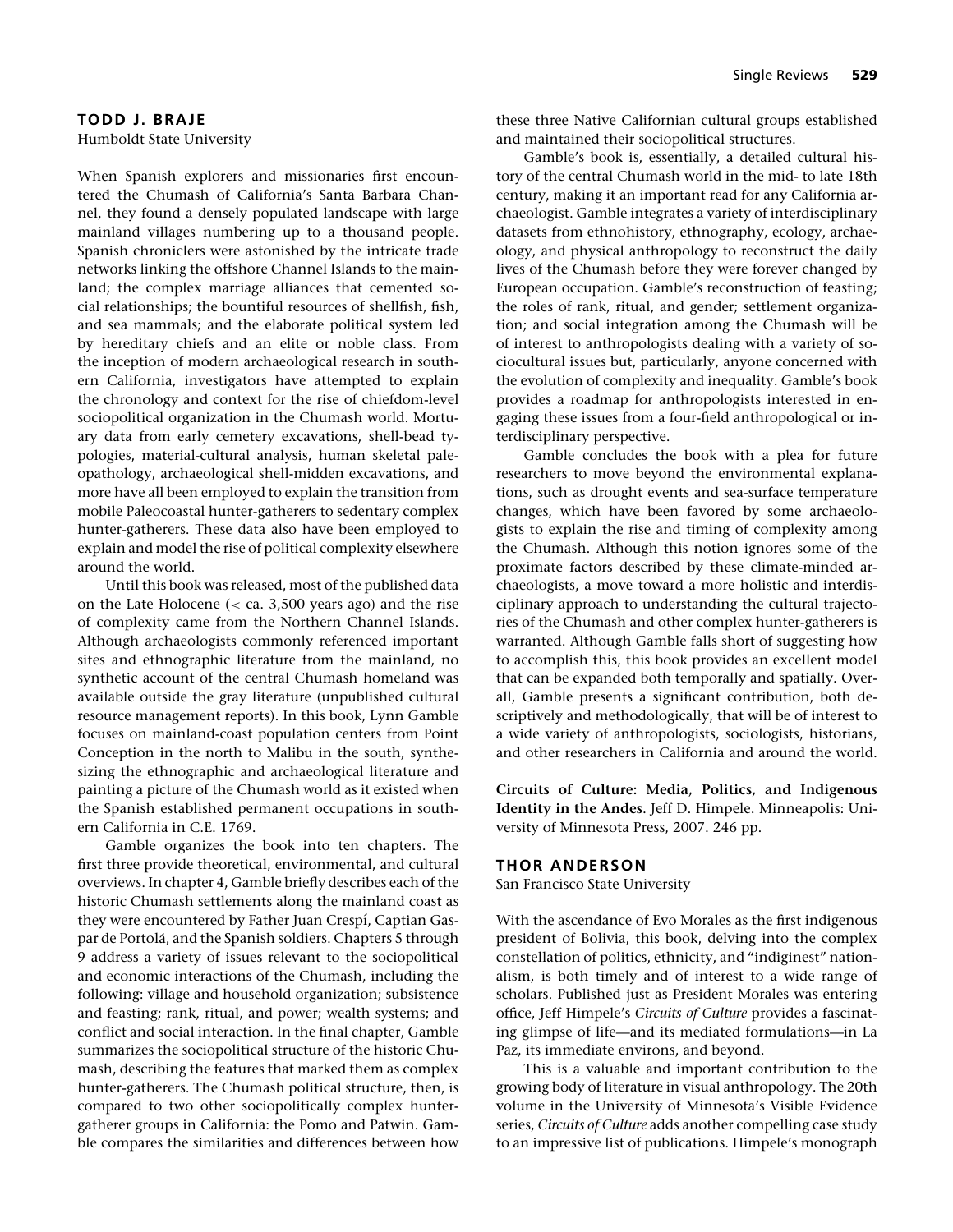is based on a long-term investigation of Bolivian film and television, focusing on how ideas of indigenous identity circulate through a contemporary Andean society. As the author states in his preface, the book "explores the indigenization of media and popular publics in urban Andean Bolivia" (p. xxiii). Himpele accomplishes a great deal in this volume, including critical reviews of the Bolivian film history, a comprehensive analysis of a popular television series, and contemplative vignettes from the field.

Situated in the Bolivian capitol city of La Paz, Himpele focuses on local media makers and distributors, coming to grips with "social networks and circulatory matrices that cut across the canyon walls of the city" (p. xxi). He describes how films cycle from first-run theaters in the city center to more modest venues up the steep, and increasingly impoverished, valley inclines. Himpele credits his interlocutors with shaping his concepts of circulation. These "circuits," however, are not defined with precision; rather, ideas of orderly interconnectedness materialize in the guises of electronic circuitry, flows of materials and ideas, and even a Möbius strip, as media recycles into and back on itself. Despite extensive elaboration, these concepts are not clarified to the point of being useful as convincing organizing principles.

The author uses his own experience as a seasoned media maker to give insider views of the production process in both film and television. His descriptions of cinematic techniques are clear and jargon free. The social history of Bolivian cinema is similarly enriched by the author's filmmaker's eye, such as when he uses specific shots or filmic transitions as starting points for more detailed analyses. The interplay of Bolivian politics with the production of cinema is fascinating and well documented, with firsthand accounts from some of the principal protagonists. Himpele worked his way into the production studio of the most popular television series of the day, and from this unique vantage point he was able to document the multiple ways class, ethnicity, language, and politics interplay on the television sound stage, into the homes of the people, and back onto the streets.

However, there is a sense of distance from the people and their daily lives that cannot be explained away by the fact that this is a study of media. Protagonists in the reality-based television series, for example—whether hosts, participants, or production personnel—seem to exist almost exclusively on air. Their fates feel ephemeral. Further, the actual words of ordinary people, in this case the audience, are quite rare. Yet, anthropological citations abound, at times unnecessarily interrupting the text. Instead of providing concrete ethnographic evidence, the author faces another direction, as if the confirmation of an observation is best sought up some theoretical ladder. Once on this higher level of analysis, syntax becomes tortuously complex, and ideas that once seemed straightforward are routinely catapulted into constructions with three verbs, assorted objects, and word play.

The author is most at home on the page when he describes events he has witnessed close at hand. The last chapter clearly documents a final circuit of this visual ethnography, as Native American filmmakers from Bolivia bring their work on tour to the United States. Himpele's rendering of the subtle interactions between the filmmakers, Bolivian ex-patriots, and others in the audiences is moving and fully engaged.

All in all, Himpele has made formidable steps forward in Andean ethnography and visual anthropology. At the same time, *Circuits of Culture* seems to float somewhere between life in the Andes and theoretical abstraction. For some, this text will virtually sparkle with fascinating connections; for others, these sparks, although brilliant, may not catch fire. In circling back to the perennial problem of "whose story are we telling," we rediscover yet another "circuit of culture"—familiar, vexing, yet worth the struggle that of integrating theory and ethnography in the practice of anthropology.

**Vaka Moana: Voyages of the Ancestors**. K. R. Howe, ed. Honolulu: University of Hawaii Press, 2008. 360 pp.

## **JENNIFER G. KAHN**

Bishop Museum

The exploration and colonization of the remote Pacific Islands was a remarkable episode in human prehistory. *Vaka Moana: Voyages of the Ancestors* relates this epic story of migration over a vast region and the technology required to achieve it. It is a beautifully formatted book and provides an excellent example of how social scientists can relate our research in a scholarly yet accessible manner not only to our colleagues but also to general readers and to an international audience. Because the timing, nature, and process of Pacific Island voyaging and settlement have been hotly debated, similar to other contexts such as North America, this work will have broad appeal to both archaeological and anthropological audiences.

The book is comprised of nine chapters, with contents contributed by a diverse group of anthropologists, historians, archaeologists, voyagers, and ethnobotanists. Most chapters are written by leading experts in their field, utilizing a wealth of data to define the current state of our knowledge related to Pacific Island migration (Howe: ch. 1; Taonui ch. 2), voyaging and settlement (Irwin: ch. 3; Finney: ch. 4), and navigation (Finney and Lowe: ch. 5). As with other edited books written for a generalized audience, some chapter contents are related in better detail in other scholarly publications. Yet the strength of *Vaka Moana* is that it brings together holistic information about our current understanding of Pacific Island voyaging and exploration, but it does not stop there: it looks at the aftermath, with in-depth discussions of culture contact (Salmond: ch. 7), postsettlement voyaging for trade and exchange and its transformations through time (Neich: ch. 6), resulting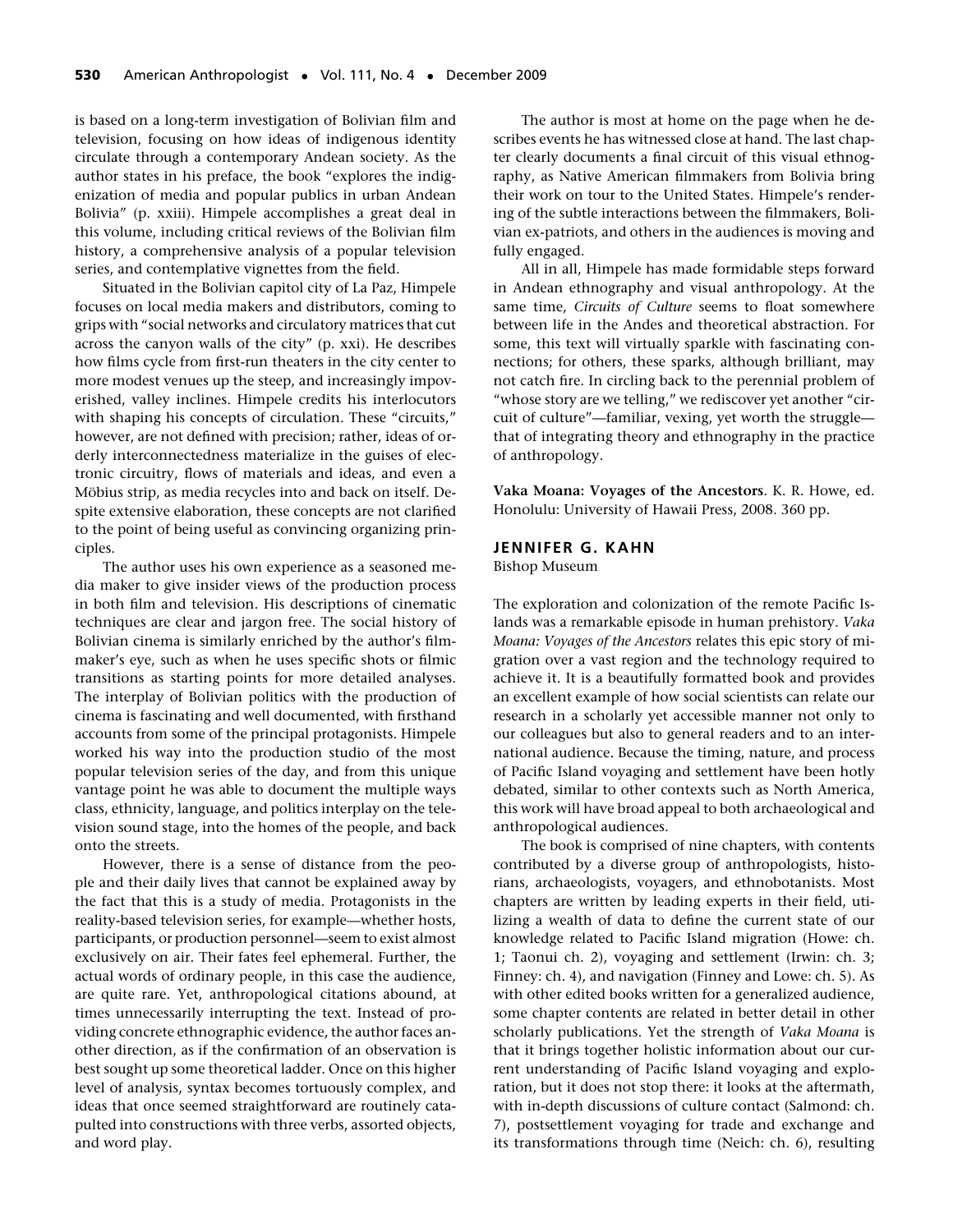Western views on Polynesian origins and how these were linked to the Enlightenment (Howe: ch. 8), and the modern renaissance in canoe building and voyaging throughout the Pacific (Finney: ch. 9).

Geoffrey Irwin's chapter on voyaging and settlement provides an excellent example of the holistic nature of the work. His masterful synthesis discusses archaeological evidence for the settlement of the Pacific Islands and what implications these have for the nature of Pacific voyaging. Irwin's chapter strikes a measured balance in reporting the history of the debates, particularly whether voyaging was systematic or random, discussing earlier evidence in light of more recent developments and providing the author's own opinions. Irwin's chapter, like many in *Vaka Moana,* relies on an impressive range of up-to-date sources; the noteworthy use of text boxes aptly provides discussions of interesting new data and alternate theories. Highlights of this chapter include: evidence that Pleistocene huntergatherers in the western Pacific moved animals from island to island, an innovation in subsistence practices associated with the use of boats; clear archaeological evidence for systematic voyaging as early as 20,000 B.P. to Manus Island; and the blunt assessment that Europeans were not much better wayfarers at the time of Polynesian settlement than Pacific navigators. Still of current debate are new data on climatic variability and if and how it affected human settlement of the Pacific Islands. Irwin discusses geological studies of mid-Holocene peaks in sea-level height, which, he argues, provide a strong environmental influence that could explain the chronology of settlement, as may have high frequencies of El Niño seasons, which increase westerly winds (used for exploration to the East) in frequency and duration.

Finney's chapter (ch. 4) focuses on the sailing vessels and navigational techniques used in Pacific Island migrations. What will strike archaeologists and anthropologists working in other regions is the holistic data used to reconstruct Oceanic canoes. The slim archaeological evidence for well-preserved and dated canoe parts is presented, as is ample evidence for prehistoric movement of plants, animals, artifacts, and human DNA; linguistic reconstructions for outrigger-canoe development; historic compilations of canoe designs; computer simulations of voyaging; and experimental voyaging with reconstructed canoes. Irwin favors a "long-pulsed" migration model, wherein bursts of expansion were separated by long pauses, and discusses China's Ming Dynasty as an example in which overseas-seafaring technology did not lead to continual or accelerated voyaging and expansion.

Finally, Finney's chapter (ch. 9) on the modern-day voyaging renaissance will be of interest to voyaging enthusiasts, as it provides a humanistic background to the story of experimental canoe voyaging. The chapter offers a broad synthesis of modern-day voyagers, navigators, sailors, and canoes from across the Pacific, typically lacking in other works that have focused mainly on the Hōkūle'a voyages out of Hawai'i.

Readers will note that there is some overlap between chapters and some disagreements among them. It is commendable that the editor chose to realistically portray the scientific debate of archaeology and anthropology as an ongoing process wherein competing hypotheses are revised and interpreted according to new data sets.

In closing, *Vaka Moana* has a broad appeal. Although some academics might be put off by the lack of intensive citations, the book successfully portrays the excitement and importance of scientific research to the general population and will be a useful resource for courses in Pacific Island archaeology, voyaging, navigation, and human migrations.

**Sex Work and the City: The Social Geography of Health and Safety in Tijuana, Mexico**. Yasmina Katsulis. Austin: University of Texas Press, 2008. 174 pp.

#### **PATTY KELLY**

George Washington University

In *Sex Work and the City,* Yasmina Katsulis does something few anthropologists of sex work have done by focusing on female, male, and transgender workers in comparative perspective. Set in Tijuana, known best for its status as a border city, where transmigrants wait to leave while *estadounidenses* engage in the sunburned-tourist revelry typical of such places, Katsulis provides us with a detailed empirical study of the varied world of sexual service in Tijuana and shows how structural context and the divided and hierarchical nature of sex commerce differently impacts the occupational health of the city's diverse population of sex workers. In this very necessary and thorough study, Katsulis successfully documents how a sex worker's place in the social geography of prostitution in Tijuana shapes one's risk of experiencing violence, extortion, mental-health issues, drug addiction, sexually transmitted illness, and social stigma.

One of Katsulis's primary contributions is her analysis of the important distinctions between Tijuana's regulated (and therefore legal) sex workers and those who are unregulated. The legal regulatory system that exists in Tijuana is shown to be contradictory in nature, having both benefits and drawbacks. For instance, though "the system of health card registration is both coercive and misleading" and "far from ideal" (p. 85), Katsulis found that registered female sex workers (RFSW) in Tijuana suffer less police violence and social stigma while generally earning more per sex act than their unregistered female counterparts. (Interestingly, this is not always the case. I found that RFSW in urban Chiapas, for example, earn far less than unregistered street workers and often experience a heightened sense of social stigma, as their status as sex workers is a matter of public record [see Kelly 2008]).

Katsulis documents how, through the legalization of some workers (registered females) under Tijuana's regulatory system, others are criminalized. Males and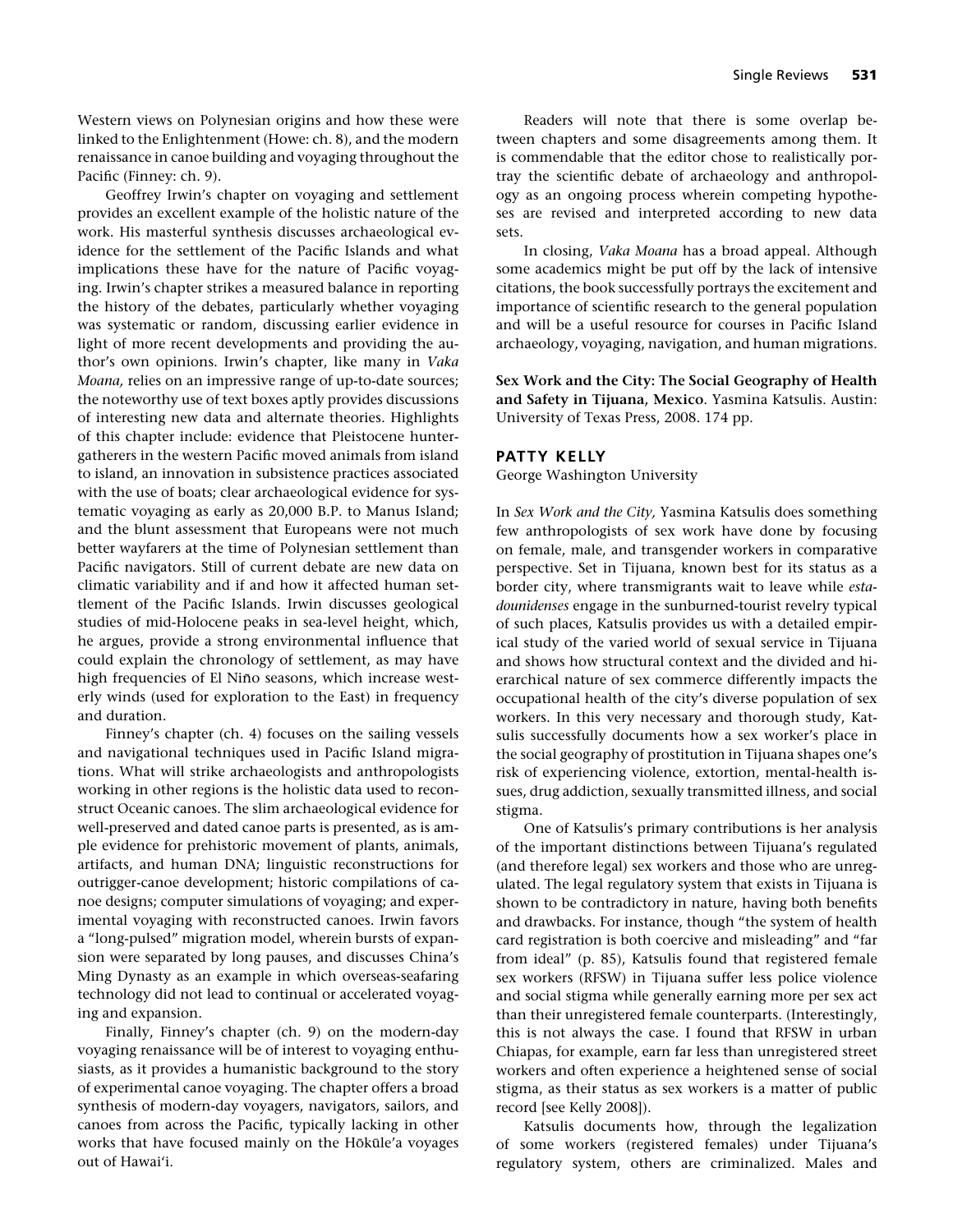transgenders, whose work falls outside "the more conventional heterosexual female service role which is widely heteronormative, feminized, and homophobic" (p. 141), are excluded from working legally (and some females may not wish to or cannot register because of age, migration status, or a variety of other factors; see p. 64). Katsulis illustrates how gender diversity impacts sex work, finding that, without access to professional or legal status, male and transgendered workers "are at a higher risk for nearly all occupational hazards" (p. 113). For instance, transgendered sex workers "were twice as likely to face customer violence, three to six times more likely to face violence at the hands of employers, three to ten times more likely to encounter police violence, and two to four times more likely to be accosted by strangers" (p. 133).

Perhaps the most important contribution of *Sex Work and the City* is its informed and lucid call for the creation of a fair and just prostitution policy that protects all sex workers from the many hazards associated with their work. By focusing on the entire spectrum of sex workers, not just regulated females, Katsulis shows how legal prostitution "exists within a larger context in which sex workers who work outside the system are criminalized, harassed, policed, and further marginalized while trying to make a living" (p. 143). In advocating a more inclusive and less coercive system that reduces police violence, protects individual civil rights, and encourages sexual and other health screenings for all workers, rather than simply forcing them on some, the author shows how the faulty Tijuana model could be vastly improved.

*Sex Work and the City* will not please those feminists who oppose all forms of sexual commerce or those who advocate decriminalization, rather than legalization. Nor will it satisfy readers hoping for colorful life histories or lengthy narratives by individual sex workers; Katsulis' writing is spare with few literary flourishes that capture the flavor of this vibrant border city and its denizens. But what the work lacks in ethnographic richness it easily makes up in detailed quantitative data (tables and all) that, if applied, could truly contribute to improving the lives of sex workers in Tijuana and beyond.

In sum, *Sex Work and the City* is a crucially important and effective contribution to the study of sexual labor. It is essential reading for scholars of sexuality, Mexico, and the anthropology of work and especially valuable for students of public health and public policy as well as sex-work activists.

#### REFERENCE CITED

#### Kelly, Patty

2008 Lydia's Open Door: Inside Mexico's Most Modern Brothel. Berkeley: University of California Press.

**Two Bits: The Cultural Significance of Free Software**. Christopher Kelty. Durham, NC: Duke University Press, 2008. 400 pp. [see also http://twobits.net]

# **DANIEL MILLER**

University College London

It would be a great pity indeed if anthropologists, assuming they have no interest in software development, were to ignore the subtitle of this book. Because "the cultural significance of free software" takes to heart matters of concern to all anthropologists. They would miss the radical energy of chapters 8 and 9 with their visions of open-source publishing and tensions of academic authorship and collective contribution, chapters that barely mention software at all. They would miss a book that has as much to contribute to the anthropology of law as to the anthropology of religion, both much enhanced by the unusual perspective that emerges from software development. They would also miss a good read. If the reportage sometimes feels journalistic, that is intended as a complement; there are stories here that are quite gripping, full of tension and passion. This is a book about people who care greatly for what they do and for the beliefs and moralities that they see inscribed in their practice. The author clearly experienced and now captures those emotional involvements.

The first part of *Two Bits* claims that geeks form their community around a shared ideology that creates what he calls a "recursive public." The source here is as much Charles Taylor's *Modern Social Imaginaries* (2004) as ethnography, although it is expressed as much through stories of geeks "selling out" when companies become big and profitable as it is in their "keeping the faith." He captures the missionary zeal, although perhaps the degree to which he shares it leads to some homogenizing of these ideals.

The book becomes much stronger when it turns from discourse to material culture and the sense that it is the practice of software, and not just the claims of its legitimation, through which most of the action really occurs. There follows a series of five excellent chapters all devoted to key debates, in which the propensities of the software itself often take central stage—for example, when one branch of contributions to enhancing software makes it no longer compatible with others. He tells of the shock when the closure of Napster demonstrated that battles could be lost. Of particular interest are the tensions but also highly productive encounters between academia and commerce. Whether it is Linux or Unix, with each development there tends to be a key argument between two schools as to both the philosophy and methods behind free software and the development of code. The collaborative aspect of open-source technologies emerges as only one of the essential properties of free software. He sees their blind spot as a failure to engage with the problems of intellectual property and copyright licenses. He also shows also that the glib dismissal of open source as an utopian, but ineffective, fringe ignores its major underlying impact on many innovations, including the Internet itself.

*Two Bits* has its weaknesses. Its emphasis on the cultural significance of free software is sometimes at the expense of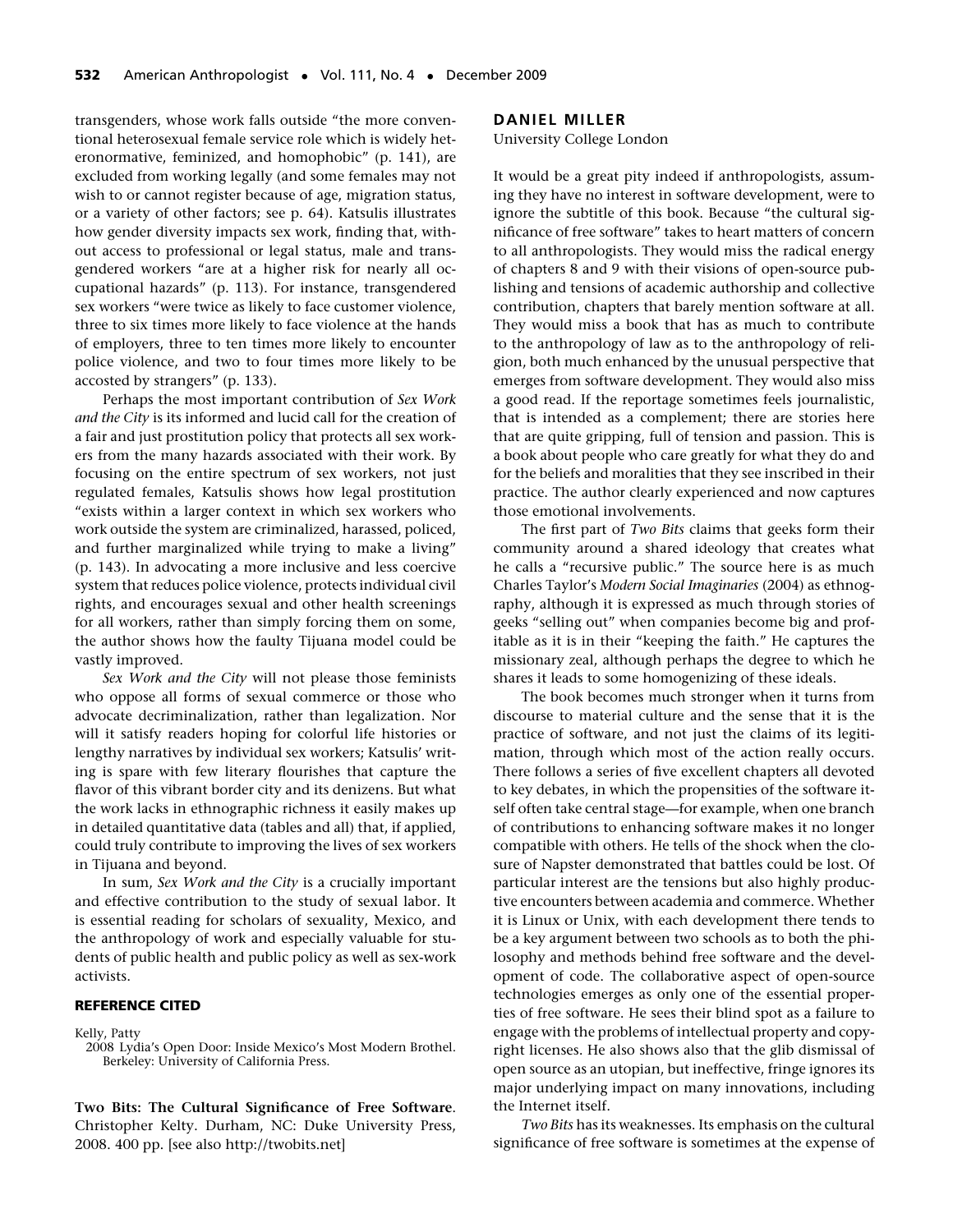its culture of construction. There is remarkably little engagement with previous anthropological discussion of this topic, such as of open source from a Maussian perspective. Kelty misses the work of James Leach and others showing that, at least in Europe, 98.5 percent of those involved with open source are male. So, despite its ethnographic foundations, he does not always grasp the wider significance of the degree to which geeks do not "get a life" and have specific cultural conditions of production beyond those of discourse and work. Nor is the case study fully grounded in the much wider cultural shift during which many others also saw themselves as betraying the promises of the 1960s. Finally, the relative homogeneity of ideology claimed in the first part to mesh with philosophical debate is largely contradicted by much of the rest of the book.

But *Two Bits* is highly successful ethnography in that the debates themselves certainly ring true. In the third part of the book, Kelty turns to some further implications of a struggle he has himself engaged with: the potential for open-source publications beyond the likes of Wikipedia. Here he certainly achieves his main aim of clearly demonstrating why we all need to pay attention to these debates as practitioner academics and not just as an account of the other: because many of the questions raised by free software could apply to authorship and ownership of academic ideas and writings. Free software and open source are significant challenges to our own conservatism. He thereby reveals a final fascinating tension between the necessary pragmatism of successful practice and the ideals that are objectified through that practice.

## REFERENCE CITED

Taylor, Charles

2004 Modern Social Imaginaries. Durham, NC: Duke University Press.

**Three Centuries of Woodlands Indian Art: A Collection of Essays**. J. C. H. King and Christian Feest, eds. Altenstadt, Germany: ZKF Publishers (distributed in the United States by University of Nebraska Press), 2007.

## **IRA JACKNIS**

Phoebe A. Hearst Museum of Anthropology University of California, Berkeley

Artifacts of the Eastern Woodlands were among the first forms of Native North American objects to be encountered by Europeans. As such, they have sustained a long history of collection and study. Despite this attention, however, when compared with aboriginal peoples of the Plains, Southwest, and Northwest Coast, these art forms remain little known and understood.

*Three Centuries of Woodlands Indian Art* serves as a wonderful resource of current thinking on these objects. Derived from papers presented at a 1999 conference at the British Museum, with additional contributions, the volume includes 18 chapters—plus an introduction—by 18 authors

(some authors contributed more than one piece and some coauthored chapters).

Among the contributors are such well-known scholars as Christian F. Feest, Dale Idiens, J. C. H. King, Shepard Krech III, Trudy Nicks, Ruth Phillips, Jolene Rickard, and the recently deceased William C. Sturtevant. Although the disciplinary background of each author is not always apparent, a little over half appear to be anthropologists (11), the rest being art historians (3), historians (2), and independent scholars (2). By nationality, about half are from North America, with seven from the United States and three from Canada; the rest are from England (4), Scotland (1), Germany (2), and Austria (1). Only one, Jolene Rickard, is listed as a Native (Tuscarora). These identities seem to reflect fairly today's current field. Perhaps because of the rich early Eastern collections in European museums, there does tend to be a higher proportion of continental scholars than in the study of other regions of Native American art. Similarly, because of the long time depth, one finds more engaged historians.

There is a good bit of ethnic diversity in the topics, with about half of the volume's chapters devoted to multiple tribes (ten). This relatively high number of comparative chapters is because primarily of the often-poor documentation of early museum collections and the difficulty of ascertaining proveniences. However, as King observes in his introduction, trade and other kinds of ethnic sharing have long characterized the region. The Haudenosaunee (Iroquois) are by far the most-examined people (four chapters), whereas others—such as the Menominee, James Bay Cree, Red River Ojibwa, and Mashantucket Pequot—are covered by just one author. Again, one might imagine the demographic issues at play, with a greater Native population arrayed over a larger area and remaining a vital society up to the present.

The volume is arranged roughly chronologically, with the primary temporal focus divided into six on the 18th century, seven on the 19th, three on the 20th, and two on the early 21st century. Despite the great scholarly interest in earlier periods, objects from the 19th century are more common in museums and are accompanied by better documentation. However, this is a region for which the ancient past has always held sway, and scholars have been less inclined to address the present.

In terms of artifact types, most of the chapters address a wide range of objects (seven chapters), with four on textiles (coats, hoods, "prisoner ties" for securing captives, and silkribbon applique); two on wooden war clubs; two on Native ´ paintings in Western styles; one on paintings by Western artists; one on intercultural performance; and two on contemporary (Iroquois) art.

Methodologically, almost half of the chapters focus explicitly on museum collections (seven chapters) and display (two chapters). Of the remainder, however, most draw on such collections to address broader issues, and almost every chapter explores in some way themes of cross-cultural interaction. Although a fair reflection of recent trends, the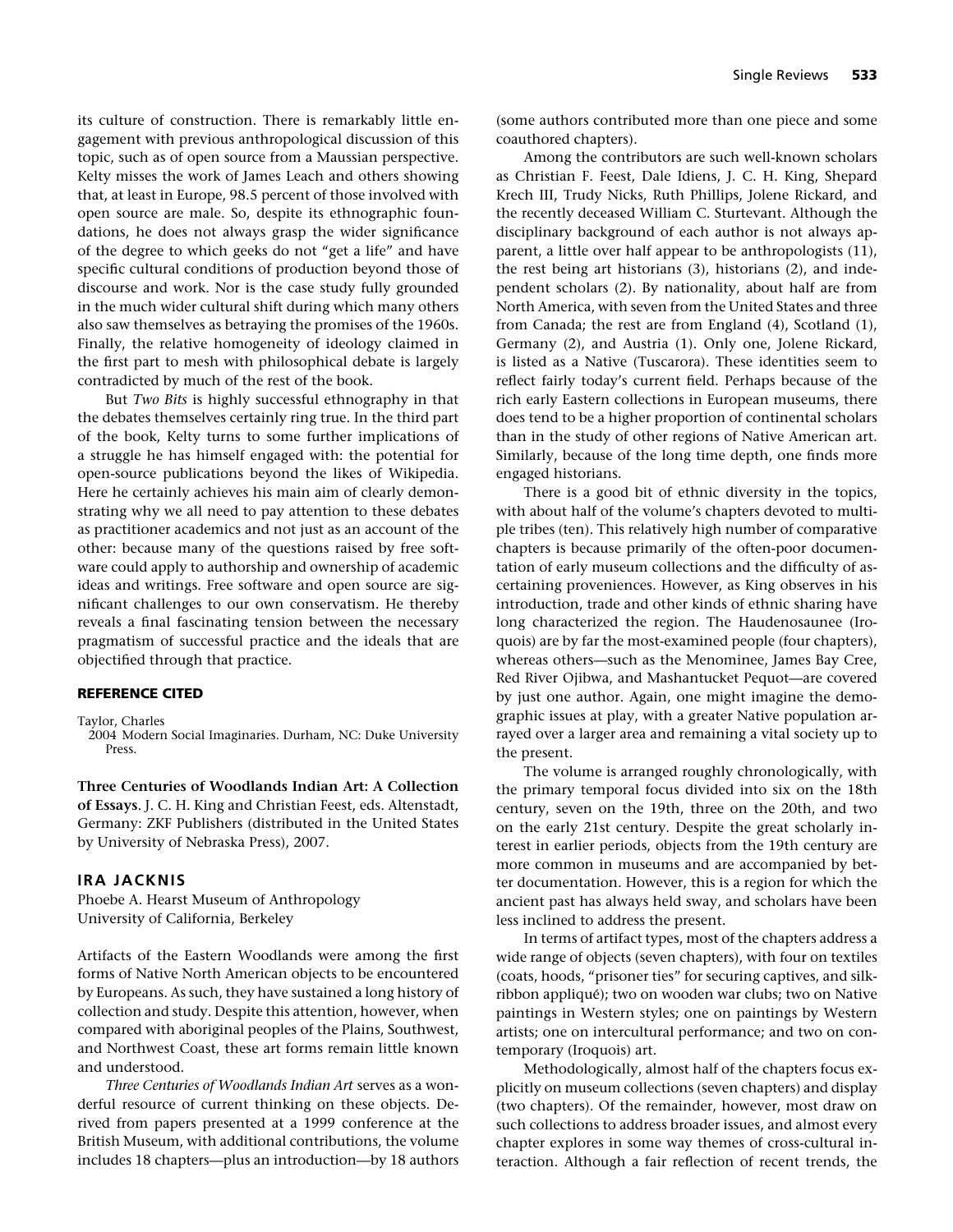contemporary interest in Native agency is somewhat muted, perhaps because most of the contributions deal with early centuries and because there is only a single Native author. The theme is addressed most explicitly in Trudy Nicks and Ruth Phillips's provocative chapter on an early-20thcentury Mohawk dancer, in Cath Oberholtzer's review of James Bay Cree hunting regalia, and in the two treatments of contemporary art.

This is the third in a monograph series produced by the *European Review of Native American Studies.* Americanists will be familiar with this journal, published since 1987 and currently edited by Feest. Distinguished for the high quality of its research, this volume is no exception. It is also well produced, with good reproduction of its one map and 152 color and 66 black-and-white illustrations.

Despite its somewhat sprawling contents, *Three Centuries of Woodlands Indian Art* must be one of the best books on Woodlands Indian art to have been published in recent years. It is recommended to all who desire a view of current scholarship.

**The Will to Improve: Govermentality, Development, and the Practice of Politics**. Tania Murray Li. Durham, NC: Duke University Press, 2007. 392 pp.

#### **MICHAEL WATTS**

University of California, Berkeley

Tania Li's new book *The Will to Improve* speaks to contemporary development practice in the highlands of Sulawesi, but its obvious reference point is 17th-century England, the ideas of John Locke on property and agrarian improvement, and, more generally, the relations among capitalism, development, and notions of "trusteeship" (the point of reference here is of course Mike Cowen and Robert Shenton's foundational text *Doctrines of Development* [1995]). This is an ambitious book seeking not only as the subtitle suggests to link governmentality, development, and politics to document the complex rationalities, limits, and contested natures of improvement schemes in Indonesia—but also to simultaneously provide an account that sutures the ideas of Karl Marx, Michel Foucault, and Antonio Gramsci (among others). In all of this, Li is only partially successful: for example, although raised in the introduction, Gramsci's ideas are never engaged with in any serious and sustained way. However, *The Will to Improve* nevertheless is one of the very best and most sophisticated efforts to pick up the gauntlet thrown down by James Ferguson in *The Anti-Politics Machine* (1994), his ethnographic rendering of rural development in Botswana: namely, to provide a practice-based and ethnographic account of development projects and institutions.

Li wants to retain the power of the will to improve understood as a two-century-long project in Indonesia to secure the welfare of populations—but to root it in a historical and ethnographic reading of government practice while remaining attentive to the jagged rhythms of capitalist accu-

mulation (how, in other words, accumulation and welfare, freedom and order, are in her words "balanced"). She is especially concerned, through a raft of projects and programs in Sulawesi, about the ways in which government programmers draw boundaries around, and render technical, aspects of landscape, conservation, and livelihood. She also addresses how these practices have limits imposed by the contradictions between improvement and sovereign power, and between the rationalities and practices of government and their ability to actually regulate dynamics of social relations that open up the terrain of "contestation and debate between people with different interests and claims" (p. 270).

In the first part of the book, Li offers a broad sweep through Indonesia history, detailing how differing sources of power attempt to balance accumulation and welfare and the boundary drawing entailed by contradictory forms of rule based on trusteeship. In chapter 2, she highlights the forest-farm boundary in the colonial and New Order periods, while in chapter 3 she attempts (with somewhat uneven results) to show how improvement programs generated often-violent conflicts around the intersection of accumulation and identity (religion in particular). In an excellent chapter on conservation and development in Sulawesi, she brilliantly shows how the efforts to "render technical" a raft of conservation efforts screened out processing of marginalization among the recipient communities, a process that produced limited development benefits and community radicalization. In two subsequent chapters, Li focuses explicitly on politics surrounding a national park. In one case, the Free Farmers Forum emerges from a century of failed improvement; in another highland, villagers reject the park and efforts by the Nature Conservancy, which Li sees as a permanent provocation between the will to govern and strategies of struggle. In all of this, she convincingly shows how local politics turns on the contradiction of a form of rule as trusteeship in which agents with power are ultimately unprepared to relinquish their authority, however much it is draped in the rhetoric and discourse of participation and empowerment.

In what was for me the most-compelling chapter, Li concludes her book with a tour de force account of the new wave of World Bank programs, which she cleverly sees as a form of governance through the community (she draws productive here on the work of Nikolas Rose). What is striking in her account is the great sophistication of the local World Bank practitioners, deeply sensitive to poststructural anthropological theory as much as the theory of social capital and identity formation. Aware of what she calls "the contradictions of capitalism" (p. 263)—that is to say, the consequences of agrarian differentiation and the powers of local class interests—Li emphasizes the constitutive exclusions of the program and the limits of improvement when confronting transnational capital, unruly government officials, and ethnic militias. The bank's response was to attempt a massive campaign of micromanagement ("minutely calibrated calculations," as Li calls it).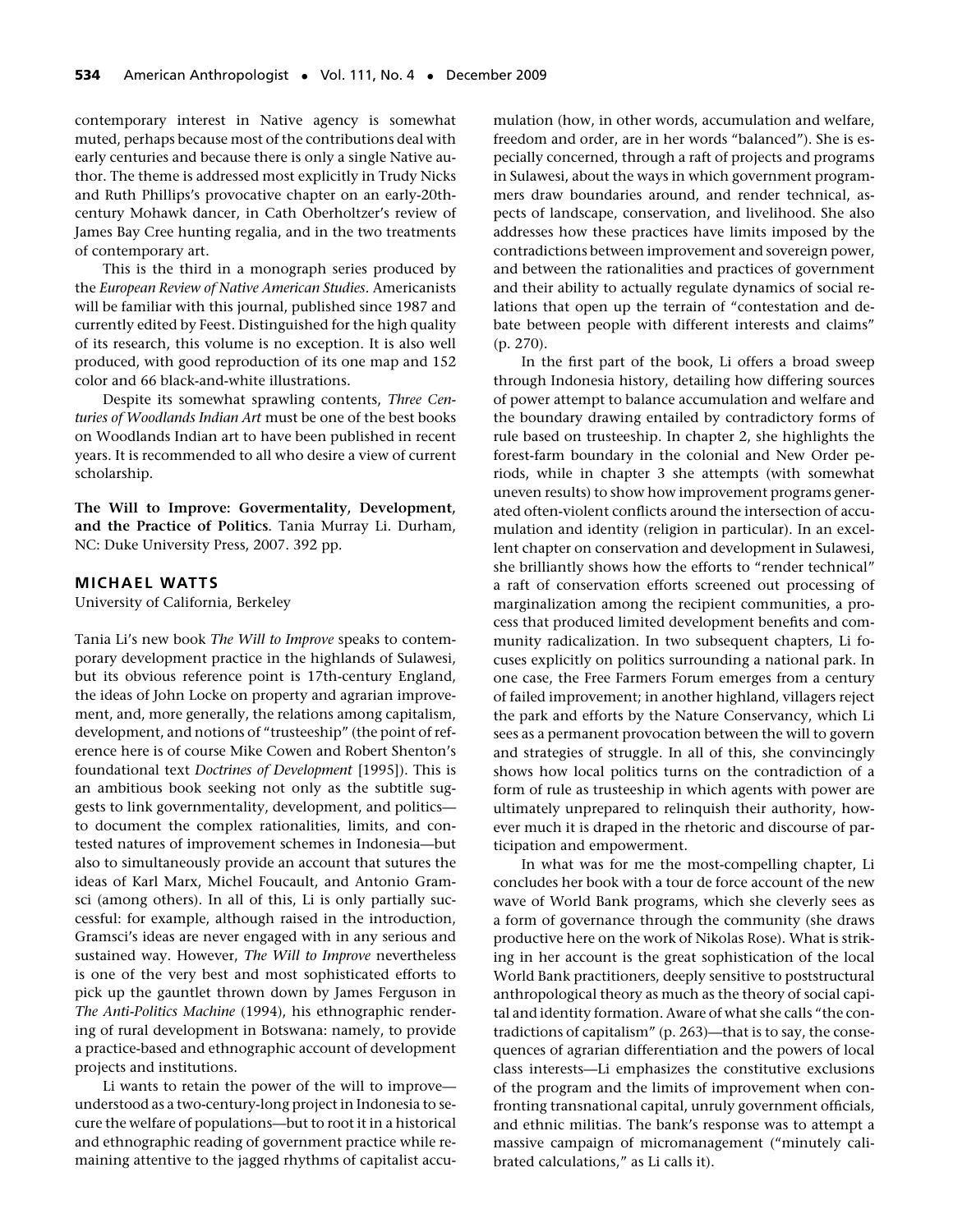There is no question that Li has raised the bar as regards providing a serious anthropological critique of development (perhaps the only comparable book is David Mosse's *Cultivating Development* [2004]). There are many moving pieces in her book, and on occasion I felt that the dynamics of local accumulations and the local dynamics of government actors (officials and elected representatives) received short shrift. The grand integration of Marx, Foucault, and Gramsci is still awaiting us. But with that said, her desire to demonstrate that practices of government "limit the possibilities for engaging with targets of improving schemes as political actors" (p. 281) and to show the "critical potential of an ethnography of government" (p. 282) are both achieved with extraordinary clarity, brilliance, and elan. A ´ very fine book, indeed.

#### REFERENCES CITED

- Cowen, Mike, and Robert Shenton
- 1995 Doctrines of Development. London: Routledge. Ferguson, James G.
- 1994 The Anti-Politics Machine: "Development," Depoliticization, and Bureaucratic Power in Lesotho. Minneapolis: University of Minnesota Press.
- Mosse, David 2004 Cultivating Development: An Ethnography of Aid Policy

and Practice. Pluto: London.

**Consequences of Contact: Language Ideologies and Sociocultural Transformations in Pacific Societies**. Miki Makihara and Bambi B. Schieffelin, eds. Oxford: Oxford University Press, 2007. 234 pp.

#### **PAUL V. KROSKRITY**

University of California, Los Angeles

In their coauthored introductory chapter, "Cultural Processes and Linguistic Mediations," Miki Makihara and Bambi Schieffelin announce the core theme of *Consequences of Contact* as being "a basic concern with the multiple ways that processes of historical change have shaped and been shaped by linguistic ideologies: reflexive sensibilities about language and language use, held by Pacific peoples themselves" (p. 4). Pacific societies are a likely focus for this first-ever "regional" collection of case studies involving language-ideological approaches. With its extensive history of precolonial and colonial contact, its own indigenous hierarchies as well as the inherent inequality of imposed colonial relations, and postcolonial emerging nationalisms, these societies provide the proverbial "natural laboratory" for (participant-) observing the dynamic role of language in social transformation. (But, of course, we must recall Geertz's caveat about such natural-science imagery when, indeed, "none of the parameters are manipulable" [1973:22]). In addition to the introduction, eight substantive case studies and a final chapter of commentary complete the volume.

From the perspective of one who has coedited a comparable collection of case studies (Kroskrity and Field 2009) from a completely different area—indigenous peoples of the Americas—I am struck by what seems like a more pervasive influence (with correspondingly more academic emphasis) on the impact of missionization in the Pacific region. This comparative abundance probably suggests a deficiency in the Americanist agenda, but it most definitely indicates the especially powerful force that missionary influence has historically exerted in the Pacific context. For example, Bambi Schieffelin's "Found in Translating: Reflexive Language across Time and Texts in Bosavi, Papua New Guinea" is one of several chapters that treats missionary influence on language ideological and vernacular change. She carefully examines how Christian influence mediated by the Tok Pisin translation of the bible and the bible-reading performances of Bosavi pastors introduces new metalinguistic and metapragmatic notions that reshape the Bosavi vernacular forms over time.

This theme of missionary influence is also apparent in other chapters, including Courtney Handman's chapter on bible translation in Papua New Guinea and Joel Robbins's study of Urapmin (PNG) language ideological change as indexed to ideological change regarding the material exchanges associated with Christian colonization. Missionary epistemologies and missionary-introduced speech practices also surface as highly relevant to the study of chiefly language in Tonga. Susan Philips's "Changing Scholarly Representations of the Tongan Honorific Lexicon" documents changes in the anchoring of this honorific system in which the highest level was formerly indexed to the sacred king of the traditional Tongan polity but is now indexed to the secular king of the Tongan constitutional monarchy. This change is accomplished through a submerging of the sacred, which, as Philips effectively demonstrates, is a product of contact with the theological epistemology of the Dissenting Calvinist missionaries on Tonga.

Another theme found in many of the chapters is the role of language ideologies in the construction of national or ethnic identities. An example here is Makihara's "Linguistic Purism in Rapa Nui Political Discourse," which provides a detailed examination of two registers of contemporary discourse that have emerged in postcolonial struggles of this indigenous group with the Chilean nation-state. She shows how a syncretic register developed that democratically incorporated the social variation and creolization between Spanish and Rapa Nui that is exhibited in the linguistic repertoires of community members. Although this register has functioned to be maximally inclusive to community members, it is complemented by the emergence of a purist discourse that appears to be directed to outsiders for the purpose of ethnic boundary maintenance.

Although the volume cogently contributes to many topics of interest for scholars interested in the languages and cultures of the Pacific, it also makes significant advances in methodological and theoretical realms.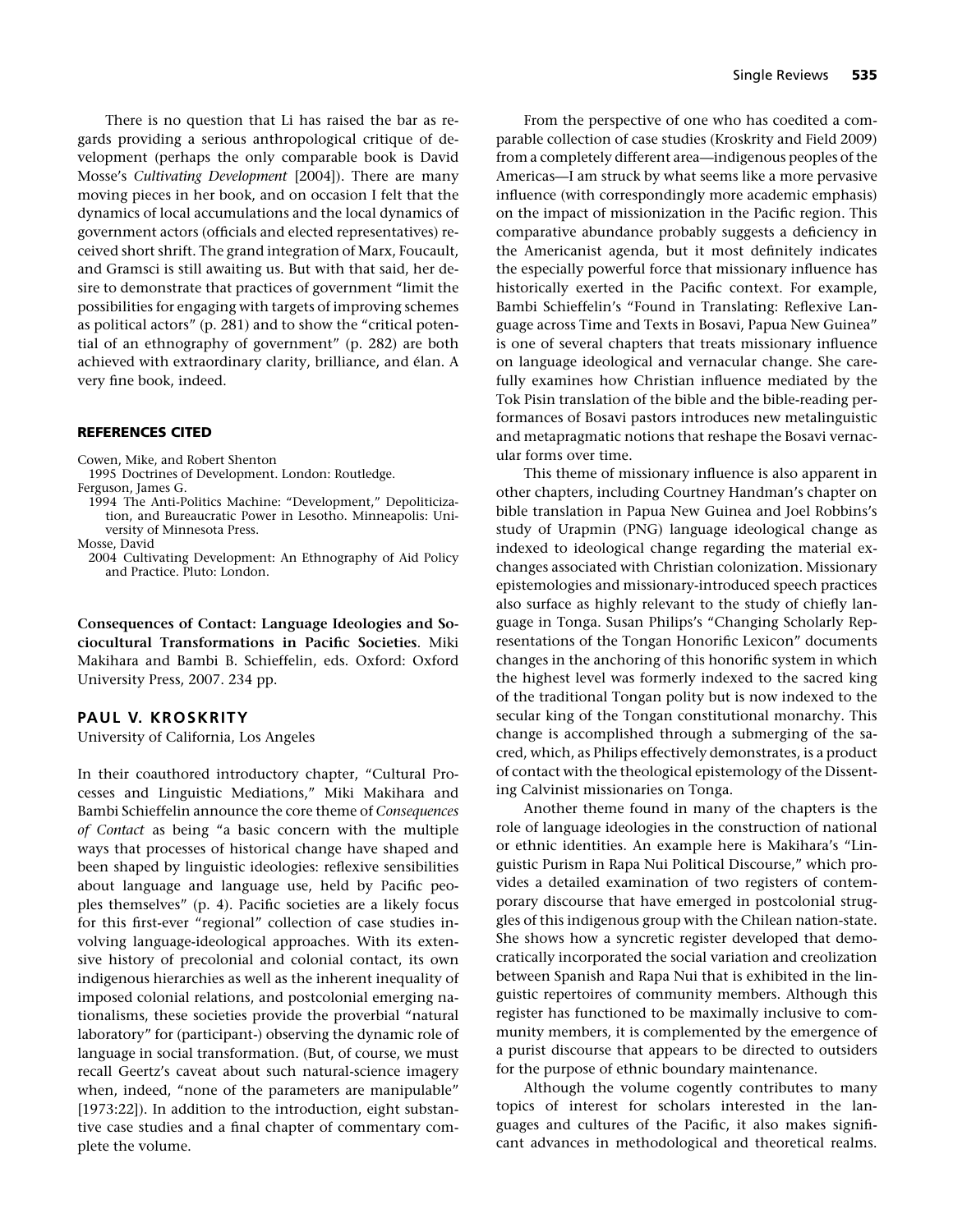Schieffelin's discussion of how attention to what she calls "changing discourse practices in context"—in her specific case, instances of bible translation and reading over two decades—strongly endorses the recording, transcription, and microanalysis that permits attention to the process and relationship of speech practices and ideological change. Although particularly relevant to long-term research, the chapter is especially valuable as a call for more grounded studies of language ideological processes in general.

As a whole, the volume is something of a "comingof-age" celebration for language-ideological approaches in that relatively little time is spent defending or defining a language-ideological orientation. Rather, the authors admirably demonstrate its utility as a theoretical frame in revealing language and discourse as critical forces of sociocultural transformation.

#### REFERENCES CITED

Geertz, Clifford

- 1973 The Interpretation of Cultures. New York: Basic Books. Kroskrity, Paul V., and Margaret C. Field, eds.
- 2009 Native American Language Ideologies: Beliefs, Practices, and Struggles in Indian Country. Tucson: University of Arizona Press.

**Cosmopolitan Anxieties: Turkish Challenges to Citizenship and Belonging in Germany.** Ruth Mandel. Durham: Duke University Press, 2008. 413 pp.

## **KIMBER LY HART**

Buffalo State College

Ruth Mandel's richly textured and subtly worked ethnography, *Cosmopolitan Anxieties*—which is concerned with German reckonings of past and present through essentialized and racialized conceptualizations of "ethnicity" and its implications for framing citizenship in a denationalized European Union for Turkish immigrants—is an important and brilliant work. The book bridges bodies of literature on the Shoah, Turkish immigration, Turkish national secularist quests for modernity, Islamist movements in the Turkish Republic and how these are shaped through Turkish populations abroad, Alevi diasporas, and German national reformulations of "space" and "identity" before and after the fall of the Berlin Wall. These historical and contemporary scholarly domains and bodies of literature are merged through Mandel's poignant questions about how Jews, Turks, former East Germans, Aussiedler (ethnic Germans in Central Asia), and others caught in historical, national, and state constructions of identity manage in the space of Berlin.

Mandel's personal vision and ethnographic experience spans 20 years, making this book a personal epic—one deeply felt and one envisioned through literatures and individuals, journeys, and cultural processes. We travel with Mandel, uncovering segments of history, memory, processes of forgetting, and the elimination of Jewish and Turkish presences in Berlin, as the city reformulates itself after the fall of the wall and through a gradual transformation in German ideas of "citizenship" and "belonging." *Cosmopolitan Anxieties* tackles the question of how to write an ethnography of a place that is shaped by troubling histories. These—the Nazi era, the Shoah, the DDR, and reintegration, none of which Germans want to face—complicate the lives of Turkish immigrants, who bring their own complex questions of identity, national histories, religious movements, and quests for futures, without explicitly knowing the space they fill in the German psyche. As others out of place within a nation that conceives of itself in rigidly essential terms, Mandel shows that the ethnographic data for understanding and managing the self through constructions of otherness are everywhere, embedded in intimate expressions, glances, observations, and state structures, which extend or ignore rights. The cultural space under consideration is broad and includes art—both fine art in galleries or public sculptures and graffiti—in discussions and text. This—as well as media, texts, observations, and interviews—creates a rich bed of material from which she shapes the cultural milieu of Berlin. The chapters on East Germans, "haunted Jewish spaces," travels across eastern Europe to Turkey, and class-conscious consumption performances of returned migrants in villages in Anatolia are especially interesting because they are overlooked in most literatures on Turkish immigrants in Europe.

Such an ambitious and lengthy work could have included more interviews from informants to bring the theoretical discussion to the ground. The points at which we meet individuals and hear their words enliven the text are fascinating. A more explicit and theoretical inclusion of class would have aided in explaining why Turks fall outside contemporary German attempts at cosmopolitanism. Ideas of "class" and how it relates to joining or not joining a Turkish "folk" character in Germany clearly play a role among Turks. Mandel mentions that upper-class Turks distinguish themselves from their compatriots through consumption choices (such as eating pork) or in how they strategically choose to join them by, for example, wearing a headscarf in Germany as a sign of pride in Turkishness (not primarily or particularly Islam). Class must play an important role in deciding whom the Germans are willing to include in their national imaginary of a metanational cosmopolitan Berlin. As well, class helps explain how Europeans (and Turks) can imagine themselves as liberal while they simultaneously enact state policies that are intolerant.

Although the book should be praised for the efforts in de-essentializing Turkish immigrants as a seemingly homogenous population, more effort could be made in how Germans are represented. In particular, it would be important to learn more about German understandings of "citizenship" and "national identity" as they have changed to allow the right of citizenship through birth. I wondered whether transformation signals a shift in German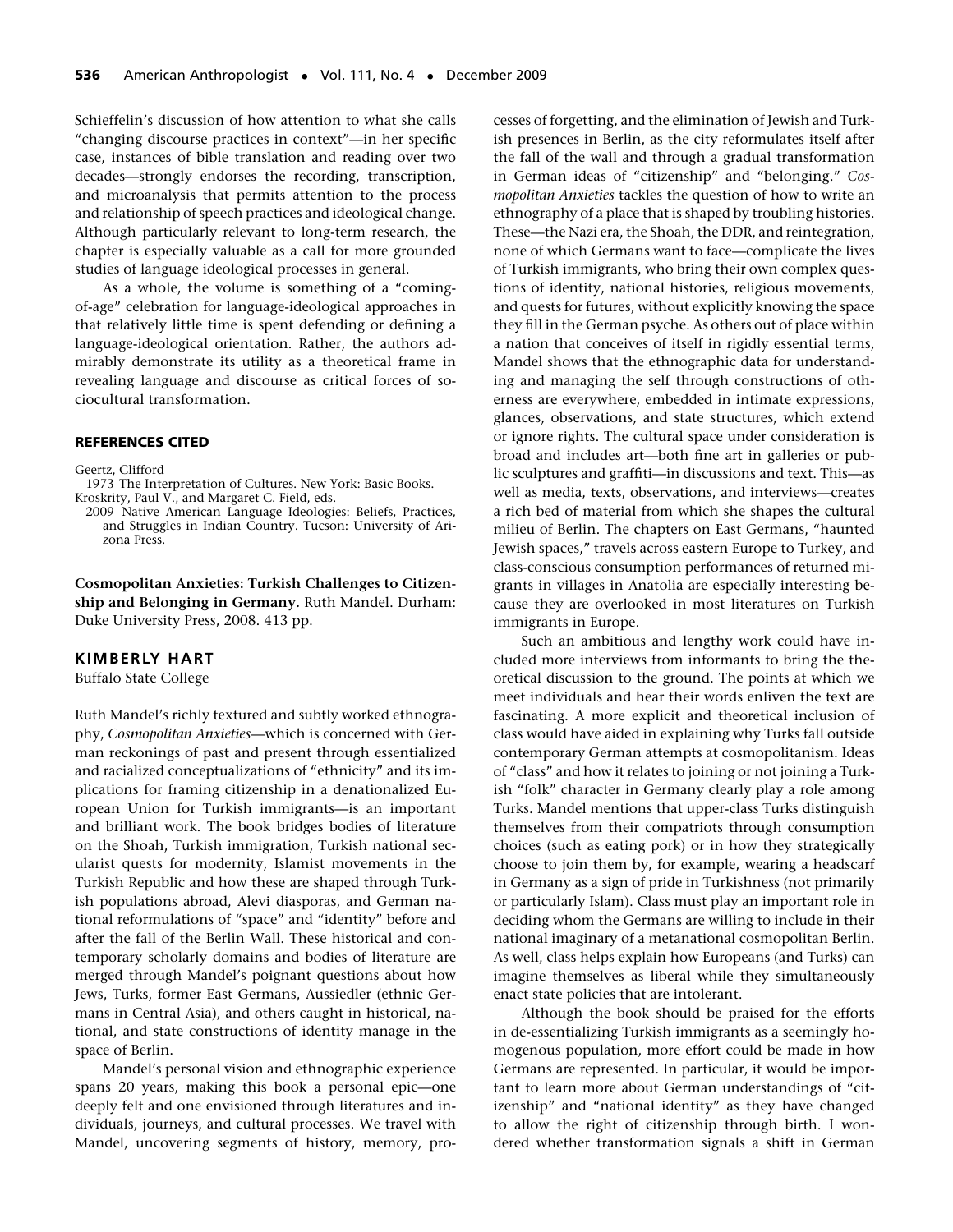self-conceptualization and whether this is a product of involvement with the EU? If so, it would be interesting to consider how EU metanational conceptualizations of "rights" and "personhood" are reshaping state policies and individual and collective experiences in Europe and Turkey.

**The Ancient City: New Perspectives on Urbanism in the Old and New World**. Joyce Marcus and Jeremy Sabloff, eds. Santa Fe: SAR Press, 2008. 405 pp.

## **MICHAEL E. SMITH**

Arizona State University

This collection originated in a prestigious Sackler Colloquium of the National Academy of Sciences in 2005. It exemplifies the state of the art in the archaeology of ancient cities, and the news is both good and bad. The most positive message sent by the book is that a long drought in comparative research on ancient urbanism has finally come to an end. The diversity of regional coverage and the high quality of the chapters invites comparison with the influential urban conferences of a half century ago (e.g., the "City Invincible" conference of 1958 and "Courses toward Urban Life" in 1960). That was a fertile time in urban studies, and archaeological research resonated with comparative work by Lewis Mumford, Kevin Lynch, Gideon Sjoberg, and a number of urban anthropologists. But as the period of big conferences and interdisciplinary interests came to a close at the end of the 1960s, many archaeologists drew back from comparative urban research and abandoned their concern with theory beyond the narrow confines of cultural evolution. Indeed, the discussion of urban models in the editors' introduction (ch. 1) could have been written in the 1960s; the theoretical works cited in that section all date between 1938 and 1963. Archaeologists today have considerably more urban data in hand, but it will take more than presentation of the results of fieldwork to advance the study of ancient urbanism.

Apart from the outdated theory section, chapter 1 is a broad and interesting introduction to the book. The four chapters in the next section (part 2, "Overviews and Commentary") is by itself worth the price the book. Four senior experts on ancient urbanism each explain their thoughts on early cities and stimulate thinking about—and beyond the book's case studies. In contrast to many edited volumes, in which symposium discussants provide boring, superfluous comments on the chapters, in this book each of the four commentaries is fresh, dynamic, and thought provoking. Colin Renfrew reviews some of his early work and extends it by an explicit focus on urban transformations through time and space. Bruce Trigger provides a critical review of three archaeological approaches to ancient cities (processual, symbolic, and emic). Classicist Mogens Hansen takes a new look at Gordon Childe's model of the "urban revolution" and urges archaeologists to broaden their perspectives

by taking a functional approach that acknowledges the social and regional contexts of cities. This theme is taken up by geographer Karl Butzer, who insists on the importance of space, history, and transdisciplinary thinking to understanding ancient cities. In my view, these four chapters are the best in the book.

The authors of the case studies in part 3 are experienced excavators of urban sites. To the editors' credit, they went beyond the usual suspects in anthropological archaeology to include archaeologists from other disciplines. Roman cities in the Mediterranean and northern Empire are described respectively by Janet DeLaine and Michael Jones. These chapters make non-Romanists like me envious of the quantity and quality of excavations at Roman urban sites. Elizabeth Stone contributes a discussion of two Near Eastern cities—Mashkan-shapir and Ayanis—with interesting data but simplistic interpretations. Kathryn Bard reviews the diversity of Egyptian urban sites, putting to rest any lingering suspicion that, as the long-standing interpretation goes, Egypt was a "civilization without cities" (Wilson 1960). Jonathan Mark Kenoyer describes his work at Harappa and summarizes information from other Indus cities.

Lothar von Falkenhausen's review of early Chinese cities ends with the odd suggestion that these were not "real cities" because they do not match Weber's conception of Medieval European towns. Chapurukha Kusimba reviews some poorly known African cities. Anne Pyburn contributes a somewhat confusing discussion of Classic Maya urbanism and consumption. Kenneth Hirth applies a model of the Aztec *altepetl* (city-state) from postconquest documents to archaeological data from Xochicalco and complains that unspecified Mesoamericanists adhere to inappropriate Weberian ideas. Craig Morris completes the case studies with two Inka sites: Huanuco Pampa and La Centinela. Editors Joyce Marcus and Jeremy Sabloff close the book with a valuable discussion of ten "productive avenues for future research": topics such as city walls, urban plans, city services, and regional context.

Once finished reading the book, though, I could not help but wonder if an opportunity was missed here. If the organizers had chosen just one of their ten avenues as a focus for the conference, participants could have explored it from empirical, theoretical, and comparative perspectives. Such an approach could have moved forward significantly research on at least one aspect of ancient urbanism. As it stands, we have a collection of high-quality case studies, some very good conceptual chapters, and an outstanding bibliography, but unfortunately the whole is no larger than the sum of its parts.

#### REFERENCE CITED

Wilson, John A.

1960 Egypt through the New Kingdom: Civilization without Cities. *In* City Invincible. Carl H. Kraeling and Robert McC. Adams, eds. Pp. 124–136. Chicago: University of Chicago Press.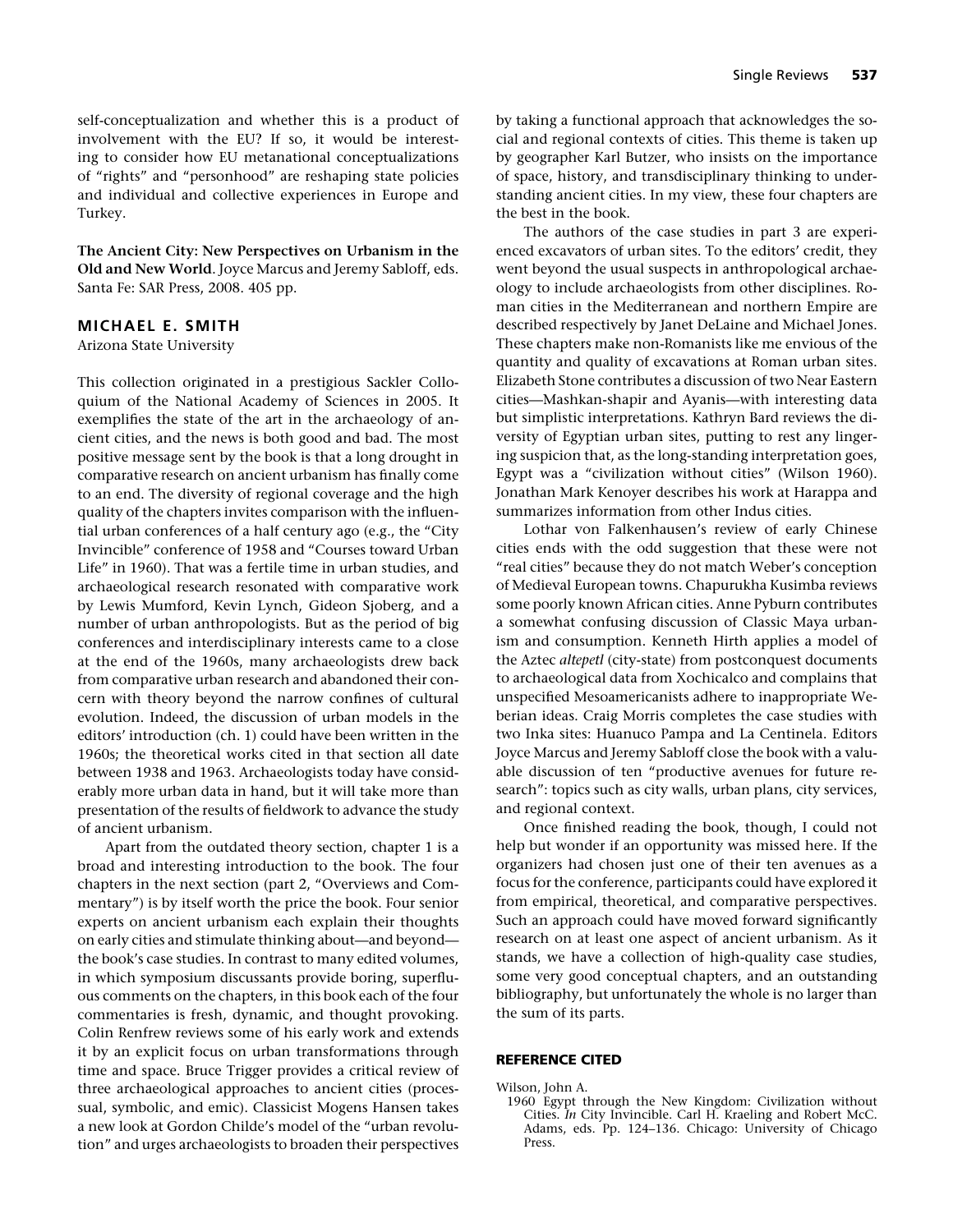**Social Violence in the Prehispanic American Southwest**. Deborah Nichols and Patricia Crown, eds. Tucson: University of Arizona Press, 2008. 273 pp.

# **SHIRLEY LINDENBAUM**

City University of New York

This stimulating collection of essays evaluates the evidence for violence in the prehispanic U.S. Southwest and its possible association with witchcraft and cannibalism. Deborah Nichols and Patricia Crown (organizers of an earlier symposium and editors of the present volume) provide lucid chapter summaries as well as a balanced account of the conclusions to be drawn from what has become a contentious topic. There can be no question that social violence occurred, they argue, and evidence is strong that at various times and places it was associated with warfare and probably witchcraft accusations. Anthropophagy appears to have occurred in specific instances, but these acts were usually ritualized, rather than tied to hunger. In a wide-ranging and thought-provoking conclusion, George Armelagos also includes discussions of individual chapters that provide new data and new ways to think about old data.

Many of the contributors reevaluate and criticize the evidence in Christy Turner and Jacqueline Turner's 1999 publication *Man Corn*, which was presented to postulate that the Chaco region was invaded by Mesoamerican groups using sacrifice and cannibalism to intimidate and subdue local populations. The sensational nature of Turner and Turner's presentation, with its language of Toltec "thugs," was also found to be disturbing, not least because it deflects attention from more nuanced questions concerning the identification of different types of social violence and their context.

Archaeologists and anthropologists have a precise lexicon to describe the nature of their findings. The term *cannibalism* receives close semantic attention here, challenged as a stereotype in Western discourse that equates the behavior with the stigma of primitivism and savagery. Burdened by the freight of colonial, literary, and psychological renderings, the term is said to have no value as a scientific concept. *Anthropophagy,* the eating of human flesh, is the proposed alternative. The contributors have all taken note of the change, no doubt in response to the consternation among modern Pueblo peoples caused by the unsavory image of "Anasazi cannibalism" following the publication of *Man Corn.* This is part of a wider shift in anthropological sensibilities. For example, investigators studying the mortuary practices of the Fore of Papua New Guinea have begun to use the term *transumption.*

Much of the volume's appeal stems from an approach that brings into conversation bioarchaeologists, ethnohistorians, and archaeologists, all bent on investigating the causes of social violence. This conversation calls on welltried research methods as well as new methodological approaches and productive alliances. Bioarchaeologists have shifted beyond a paleopathological approach that once

focused on a single lesion or individual frame of analysis to establish the chronological and geographic limits of disease, turning instead to multiple stress indicators at different units of analysis: ecosystem, population, individual, organ, tissue, cell, and chemical components of the cell. In addition, by relying on strong inference and by simultaneously analyzing different data sets (demographic, forensic, and neuropsychological), one study shows that females sustained more cranial and postcranial injuries than age-matched males, indicating that the women might have been an underclass of slaves, servants, or immigrants, or they may have been victims of witchcraft accusation and physical abuse. To escape the confines of the theoretical approach exemplified in *Man Corn,* another study makes good use of a practice-based explanation for variations in the forms of ritual violence found in different cultural and historical contexts. The editors are to be complimented for eliciting chapters that document sitespecific cases, discuss ethnographic data, address epistemological issues, and examine the politics of interpreting evidence.

George Armelagos notes that biological anthropologists are now considering genetic evidence concerning the occurrence of "cannibalism" in hominid evolution. Studies of molecular variation at the prion protein-gene locus in human populations suggest that strong balancing selection has influenced the gene in all human populations and that the age of the codon 129 polymorphism, which provides some protection against prion diseases such as kuru, could be 500,000. Using the human-diversity sample series, a recent study shows that the V129 prion allele has a very high frequency in South American populations relative to the East Asian populations from which it arose, suggesting a selection at the prion locus mediated by kurulike diseases associated with endocannibalism, influencing allele frequency (Hardy et al. 2006).

Just as skeletal biology, archaeology, and ethnohistory now provide a broader context for evidence of anthropophagy in the U.S. Southwest, future studies might benefit from an alliance with molecular genetics (see Collinge 2005). The topic of "cannibalism" has moved beyond old debates. It remains to be seen whether a change in terminology or more sensitive accounts will eradicate the modern stigma now associated with this widespread human activity.

#### REFERENCES CITED

Collinge, J.

- 2005 Molecular Neurology of Prion Disease. Journal of Neurology and Neurosurgery Psychiatry 76:906–919.
- Hardy, John, Sonja Scholz, Whitney Evans, Lev Goldfarb, and Andrew Singleton
- 2006 Prion Genotypes in Central America Suggest Selection for the GV129 Allele. American Journal of Medical Genetics 141(B):33–35.
- Turner, Christy G., II, and Jacqueline A. Turner
- 1999 Man Corn: Cannibalism and Violence in the Prehistoric American Southwest. Salt Lake City: University of Utah Press.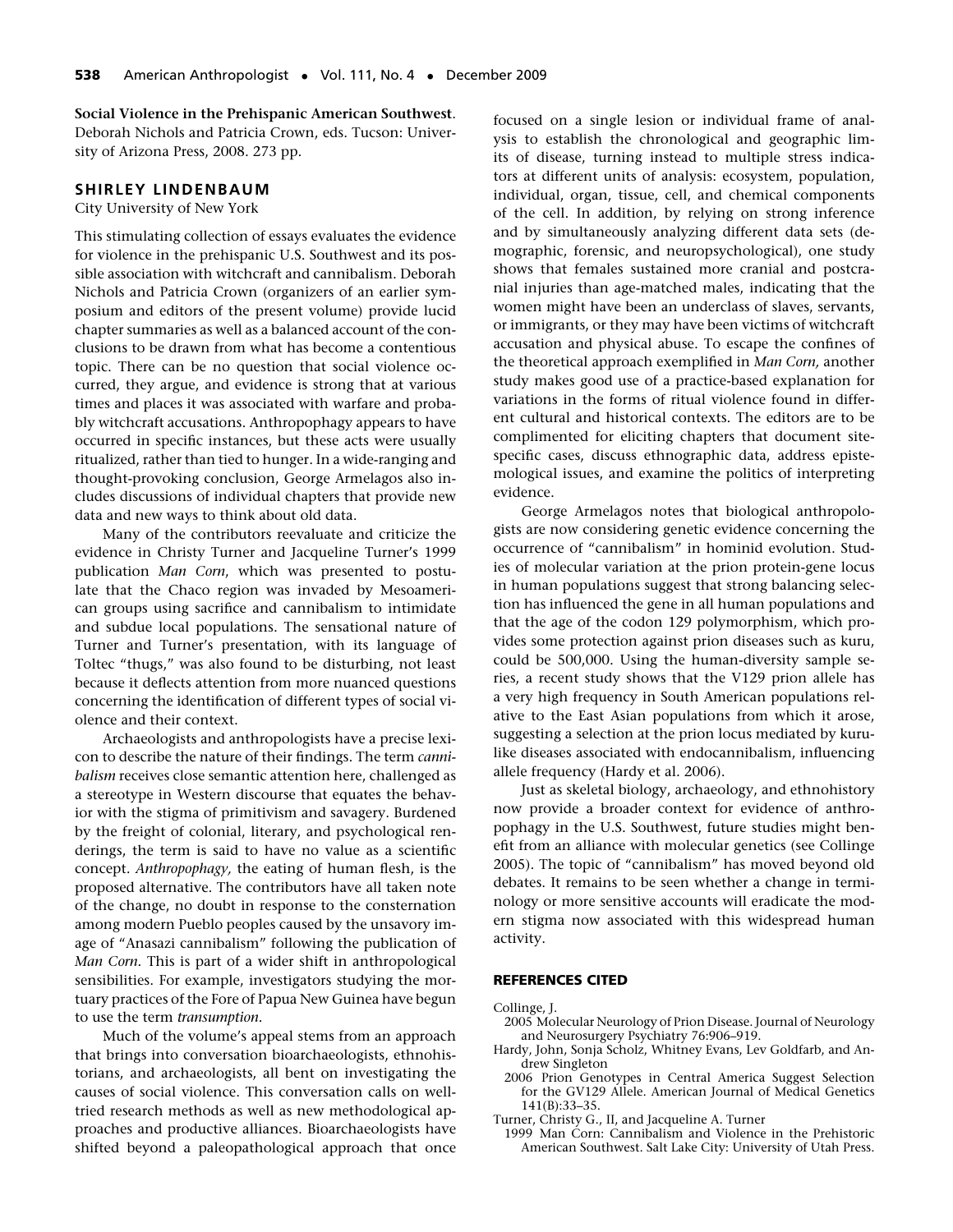**Women's Social Activism in the New Ukraine: Development and the Politics of Differentiation.** Sarah Phillips. Bloomington: Indiana University Press, 2008. 206 pp.

#### **TANYA RICHARDSON**

Wilfrid Laurier University

After socialism's collapse in Eastern Europe, development organizations and Western governments created extensive programs that explicitly prioritized building civil society as the key to democratization in the region. *Women's Social Activism in the New Ukraine* is an engaging ethnographic account of the unintended effects of these interventions, particularly the ways in which the NGO sector in Ukraine has operated as a site of differentiation of new categories of "citizen." Focusing on women's mutual-aid associations in Kyiv, Sarah Phillips argues that differentiation processes driven by social-welfare reform and development programs converged in the NGO sector (particularly among women's NGOs) and led to the privileging of certain claims, organizations, and leaders. By juxtaposing the trajectories of four women activists between 1998 and 2006 with an analysis of U.S.-funded development interventions and social-welfare reform, Phillips provides a detailed portrait of precisely how differentiation occurs.

Throughout the book, Phillips tracks back and forth between women's life stories, organizational histories, the history of women's activism in Ukraine, and large-scale accounts of transforming social welfare policies and gender ideologies. Since 1991, a shift in social-welfare provision from a system of universal benefits to a differentiated system has produced a corresponding change from a language of entitlement to one of needs and poverty alleviation. In parallel, gender ideologies invoking Berehynia, a pagan goddess and Earth Mother figure, emerged as part of post-Soviet Ukrainian nation-building and reinforced women's domesticity and caretaker roles. Consequently, vast numbers of women flocked to the NGO sphere to provide a social safety net for vulnerable groups and income for themselves.

An illuminating chapter on Kyiv's NGO world analyzes the ways in which development programs generate the neoliberal socialities and subjectivities driving differentiation. As a result of leadership-training initiatives offered by U.S.-funded NGOs promoting personal initiative and selfreliance, participants began differentiating themselves from so-called backward, Soviet-oriented associations that continued to demand state support. Meanwhile another project run by Counterpart International sought to introduce social enterprise, a strategy developed in Western Europe and North America for creating private forms of social-service delivery. Although participants rejected elements unsuited to the Ukrainian context, they did incorporate the rhetoric of privatization. Phillips forcefully critiques the project for simultaneously excluding organizations serving the most marginalized groups and entrenching women in caring organizations.

The last half of the book chronicles differentiation through a portrayal of the struggles of NGOs excluded from donor funding (ch. 3) and the upwardly mobile trajectory of Ivana (ch. 4). "Our House," a mutual-aid association assisting large families, was excluded from donor initiatives because its maternalist language was viewed as incompatible with a Western, liberal, feminist agenda, while its strategy of demanding benefits from the state did not fit the neoliberal model of privatization that donors advocated. By 2006, "Our House" was no longer active, and its leaders either unemployed or employed at a salary below the subsistence minimum. By contrast, Ivana, a teacher who founded a small NGO targeting troubled girls, rose through the ranks of NGO training and eventually landed a position in a large publishing company. Phillips concludes with a set of policy recommendations for development organizations.

The book makes an important contribution to the anthropology of development in the precision with which it dissects how donor initiatives empower some women's groups and marginalize others. In charting changes over a decade, Phillips effectively captures the complex interplay of structural constraints, new and old ideologies, and human motivations in the strategies of women leaders. She adds a new dimension to the critical anthropology of development in the postsocialist world in emphasizing that cynical "euro-elites" are not the only product of civil society–building initiatives. Socially committed elites and an emerging underclass are additional—albeit contradictory—outcomes of these programs.

I commend Phillips for pushing for more attention to emerging class formations in postsocialist states and the ways in which civil society is a site for their emergence. However, a more rigorous theoretical discussion of differentiation, emerging class fractions, and civil society would have enabled Phillips to make a bolder statement about how to push this scholarly agenda forward. She critiques donor rhetoric for its liberal conceptualization of civil society as a class-less realm detached from state and market yet does not relate her critique to other Marxist or poststructuralist analyses. Although her use of Pierre Bourdieu's distinctions among economic, social, and cultural capital help distinguish individuals' sources of status and wealth under socialism and after its fall, it is sometimes unclear when Phillips is referring to her informants' conceptualizations of class and when she is herself identifying a phenomenon as indicative of an emergent class fraction or identity. Nevertheless, this ethnography provides an insightful analysis of the intersection between gender and class among women NGO activists in Ukraine.

**White Roads of the Yucatan: Changing Social Landscapes of the Yucatec Maya.** Justine M. Shaw. Tucson: University of Arizona Press, 2008. 227 pp.

**ARLEN F. CHASE** University of Central Florida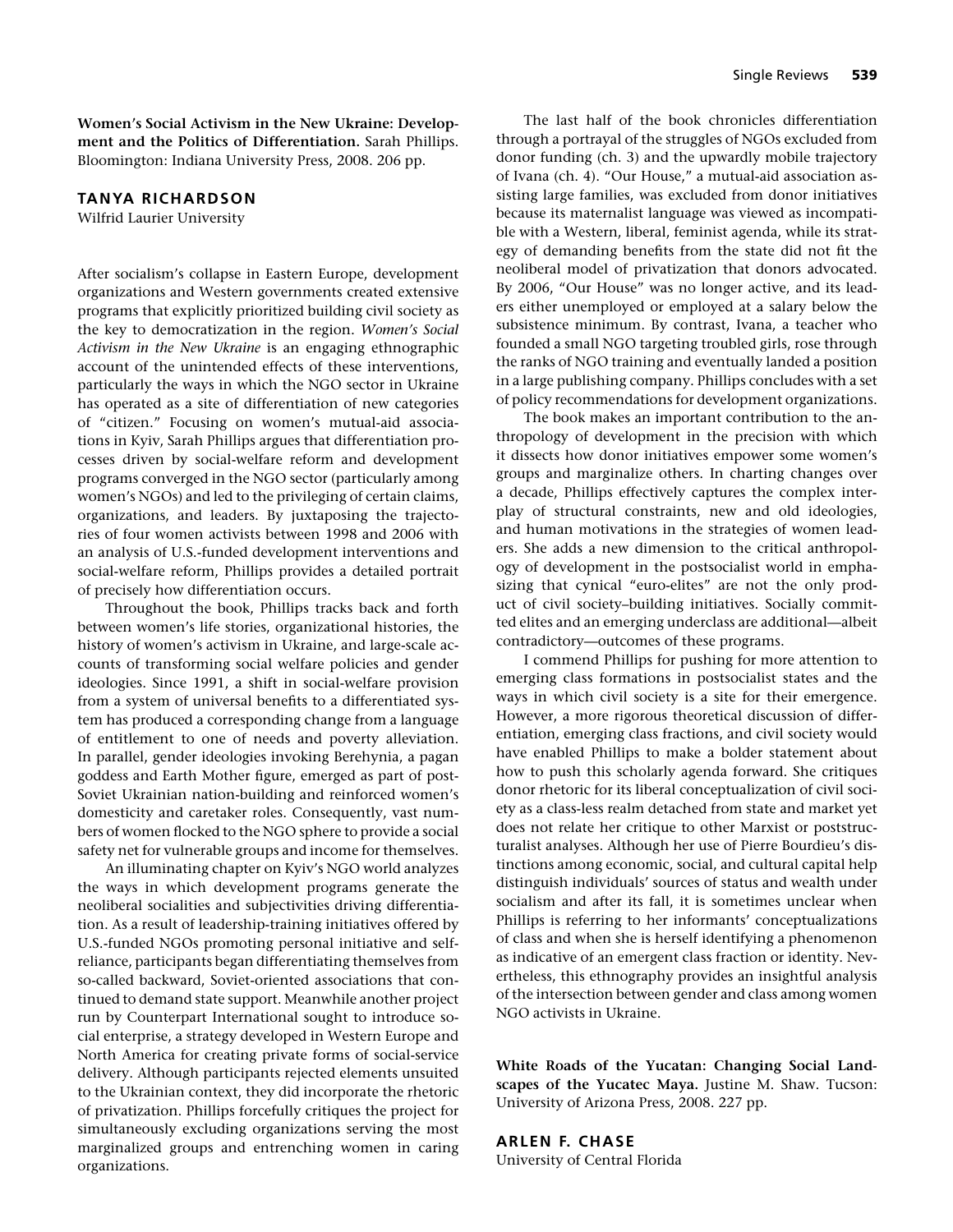The ancient Maya made extensive modifications to their landscape and constructed enduring vestiges of the complex organizational structure that once sustained their civilization. Justine Shaw has undertaken a comparative study of one structural form, the Maya *sacbe* (pl. *sacbeob*) or "white road," that served as a binder for their vanished organizational framework. Her interest in this topic is both inspired and conditioned by her research in the central part of the Mexican Yucatan Peninsula at the sites of Ichmul and Yo'okop, and the archaeological data from these two sites is utilized as a springboard for a broader contextualization of ancient Maya roads.

Shaw's book deals with two very different topics. Although overtly a consideration of ancient Maya roads and their spatial distribution throughout the lowlands, Shaw also presents the results of her archaeological research in the northern lowlands. Chapters 2, 3, 9, and 10 deal with her archaeological data, while Chapters 1, 4–7, and 8 deal with the broader topic of Maya roads. The distribution of roads in the ancient Maya area is exhaustively examined. The different ways in which they can be constructed is delineated, and the lengths of the constructed sacbeob are examined for potential patterning. Based on sacbe length, Shaw differentiates between local intrasite sacbeob, core-outlier intrasite sacbeob, and intersite sacbeob. All these roads, but especially the intersite sacbeob, are viewed as being relevant to Maya sociopolitical organization. The longest road known is the one between the Maya sites of Coba and Yaxuna, which runs for 101 kilometers. Shaw strongly suggests that other long-distance road systems once existed in the northern lowlands but have been destroyed by modern construction activity. Although not an extensive focus in the book, aerial photography also has documented long-distance road systems in the southern lowlands, particularly focused on the site of Mirador, Guatemala.

By far the majority of Maya road systems were of the intrasite kind. Following the lead of other researchers, Shaw synthesizes previous categorizations of Maya intrasite causeway systems, identifying four kinds. The first type is referred to as a "linear sacbe system" and is fairly common in the northern lowlands, being characterized by the site plan of Sayil, Mexico. The second type is also common in the northern lowlands and is referred to as a "cruciform sacbe system," such as the one found at Ek Balam, Mexico. The last two types are called "radial" or "solar sacbe systems" and "dendritic sacbe systems." The site plans of Caracol, Belize, and Chichen-Itza, Mexico, present examples of dendritic sacbe systems. Shaw uses Coba, Mexico, as an example of a radial or solar sacbe system, but this may be a misnomer. In fact, as Shaw herself notes, the Coba sacbe system probably results from two temporally different sets of causeways—an initial cruciform sacbe system that is overlaid with a second sacbe system, resulting in a dendritic or radial appearance. Explanations for the functions of these different causeway systems run the gamut from ritual to sociopolitical to economic; the one unifying factor is recognition of their use in facilitating transportation and access.

Although the contextualization of sacbeob comprises much of Shaw's book, just as important is her presentation of her archaeological research undertaken at Yo'okop and Ichmul. Both of these sites are in a part of the Yucatan Peninsula that has been little explored. The site of Ichmul is directly beneath a modern Yucatec community, whereas the better-preserved ruins of Yo'okop are in the rural countryside. From 2000 through 2002, Shaw and her colleagues carried out research at Yo'okop, mapping the core of the site as well as excavating eight test pits and one structure. Work at Ichmul was carried out between 2003 and 2005. Besides mapping, excavations at Yo'okop consisted of ten test pits: two within the Ichmul site core and eight at Ichmul's causeway termini (two each at San Andres, San Juan, San Andres, and Xquerol). From this relatively small archaeological sample, Shaw has assembled an impressive interpretation of the archaeological history of both Yo'okop and Ichmul.

Shaw's *White Roads of the Yucatan* is a case in point for how a determined researcher can carry out meaningful archaeology with limited resources. Her book is a wellwritten exposition on the archaeology of a little-known part of the Yucatan Peninsula that succeeds in framing the data in terms of a broader consideration of Maya causeways, which will have relevance for most other Maya scholars.

**Cultural Transmission and Material Culture: Breaking Down Boundaries.** Miriam Stark, Brenda Bowser, and Lee Horne, eds. Tucson: University of Arizona Press, 2008. 320 pp.

#### **BEN MARWICK**

University of Washington

The most important result of this edited volume it that it represents the first substantial integration of Darwinian archaeology into the broader concerns of anthropology and archaeology. This collection assembles diverse studies that identify theoretical parallels and intersections between Darwinian and other more broadly held approaches. In doing this, the editors should be congratulated on successfully achieving their goal of "building bridges across paradigmatic boundaries" (p. 16).

The collection is a tribute to the late Carol Kramer, and the concept that unifies the volume derives from her work on the material manifestations of cultural transmission. Geographic coverage ranges from the Americas to Africa, the Near East, and South Asia, and chronological coverage spans prehistoric–precontact and colonial periods through to the present. There are a diversity of research strategies (ethnographic, ethnoarchaeological, and archaeological) and conceptual approaches (esp. the European framework of the anthropology of technology and the North American dual-inheritance approach).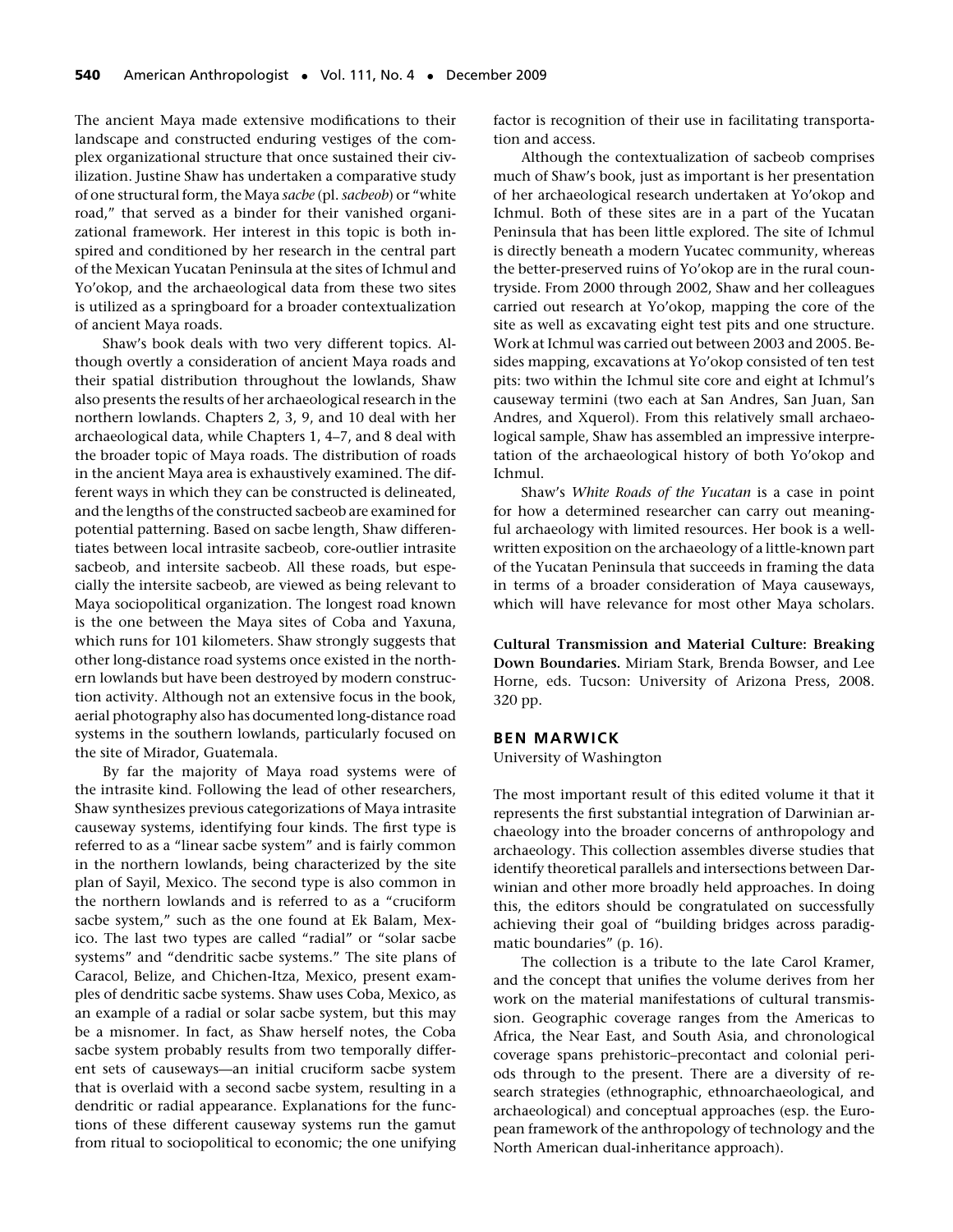The two chapters by Peter Jordan and Ruth Mace and Jelmer Eerkens and Carl Lipo exemplify the combination of robust, empirical, Darwinian approaches to investigating patterns of cultural transmission with ethnographic, historical, and archaeological data that give rich detail on the specific contexts and outcomes of transmission. Jordan and Mace examine variation in textile and housing types in nine hunter-fisher-gatherer communities on the Pacific Northwest Coast. Textiles and housing styles were geographically constrained, but textiles tended to cross linguistic boundaries more than house styles. Using ethnography, they interpret this as a result of patrilocality, wherein women moved away from their birthplaces after marriage and transferred textile patterns and technology, whereas men and their housing styles were less mobile. This chapter is a good example of how large-scale patterns analyzed with Darwinian methods can be productively integrated with more traditional anthropological interests in apprenticeship, identity, and the performance of technological practice.

Eerkens and Lipo use a simulation to estimate the amount of variation that should be present when only simple copying errors are the source of assemblage variation over time. They use these simulated estimates as a baseline to compare measurements of variation in the thickness and diameter of Woodland Period ceramics from Illinois to determine when variation-increasing forces (such as experimentation by potters) and variation-reducing forces (such as conformist or prestige-based transmission) were active. Their main point is to show that random drift in ceramic metrics over time can be differentiated from transmission processes that increase or reduce variation over time. This chapter augments Rob Boyd and Peter Richerson's (1985) cultural evolutionary approach by demonstrating that a basic empirical method for quantitatively analyzing cultural transmission and material culture changes over time.

If these two archaeological chapters are the equivalent of using a telescope to peer into past transmission processes, then the ethnographic and ethnoarchaeological chapters in this volume are the equivalent of an electron microscope. These chapters give extremely fine-grained and sophisticated insights into the transmission processes. For example, Brenda Bowser and John Patton's ethnoarchaeological research in the Ecuadorian Amazon shows that changes in the styles of pottery produced by a woman are strongly correlated to changes in a woman's political networks that occur during her life history. A similarly fine-grained analysis is provided by Hélène Wallaert's study of apprenticeship strategies among Dii potters of northern Cameroon, which focuses only on the period when a girl is between 7 and 15 years old. Citing Eerkens' work on copying errors, Wallert describes how corporal punishment, public humiliation, and the incremental release of technical instructions are used to minimize errors and variation. Ingrid Herbich and Michael Dietler show that, between the Luo and Rendille societies of Kenya, there are substantial differences in postmarital stylistic variation. Among the Lou, women must adapt their pottery craft to conform with the style of their husband's family, with whom they reside after marriage. Rendille women, however, bring their household objects into their husband's homes and are under little pressure to conform to the local styles of their husband's family (and in this way resemble the Pacific Northwest groups that Jordan and Mace describe).

One productive area for future research suggested by this collection—which would truly be a synthesis of approaches (of which only a selection are described here) is the application of quantitative Darwinian methods of material cultural analysis at the microscales examined by ethnographical work on apprenticeship and life history. To conclude, the richness and quality of the contents of this volume are ample justification for including this volume in any library, and the book is likely to inspire much interesting new work.

#### REFERENCE CITED

Boyd, Robert, and Peter J. Richerson

1985 Culture and the Evolutionary Process. Chicago: University of Chicago Press.

**Counting the Dead: The Culture and Politics of Human Rights Activism in Colombia**. Winifred Tate. Berkeley: University of California Press, 2007. 379 pp.

## **LESLEY GILL**

Vanderbilt University

Oppositional politics based on the idea of human rights became a way of contesting the rule of repressive governments in the last half of the 20th century. Although debates about human rights have focused on their universality and how they affect state sovereignty, Winifred Tate has written an impressive book that tacks in a new direction. *Counting the Dead* explores how different and frequently opposed groups in Colombia use the idea of "human rights" to categorize certain kinds of violence, organize political action, and generate public support for their agendas. The book is a fascinating analysis of how the theory and practice of human rights activism emerges from particular social, political, and historical contexts and bends to the competing agendas of diverse people and institutions.

The book first traces the rise of human rights activism amid an intensifying dirty war in the late 1970s and 1980s through its subsequent transformation and professionalization in the 1990s, as political violence intensified. Early Colombian human rights activists belonged to solidarity organizations linked to the left, and they intensely debated collective-versus-individual understandings of rights. Influenced by liberation theology and the Colombian Communist Party, activists tied human rights advocacy to progressive political projects, including revolutionary socialism.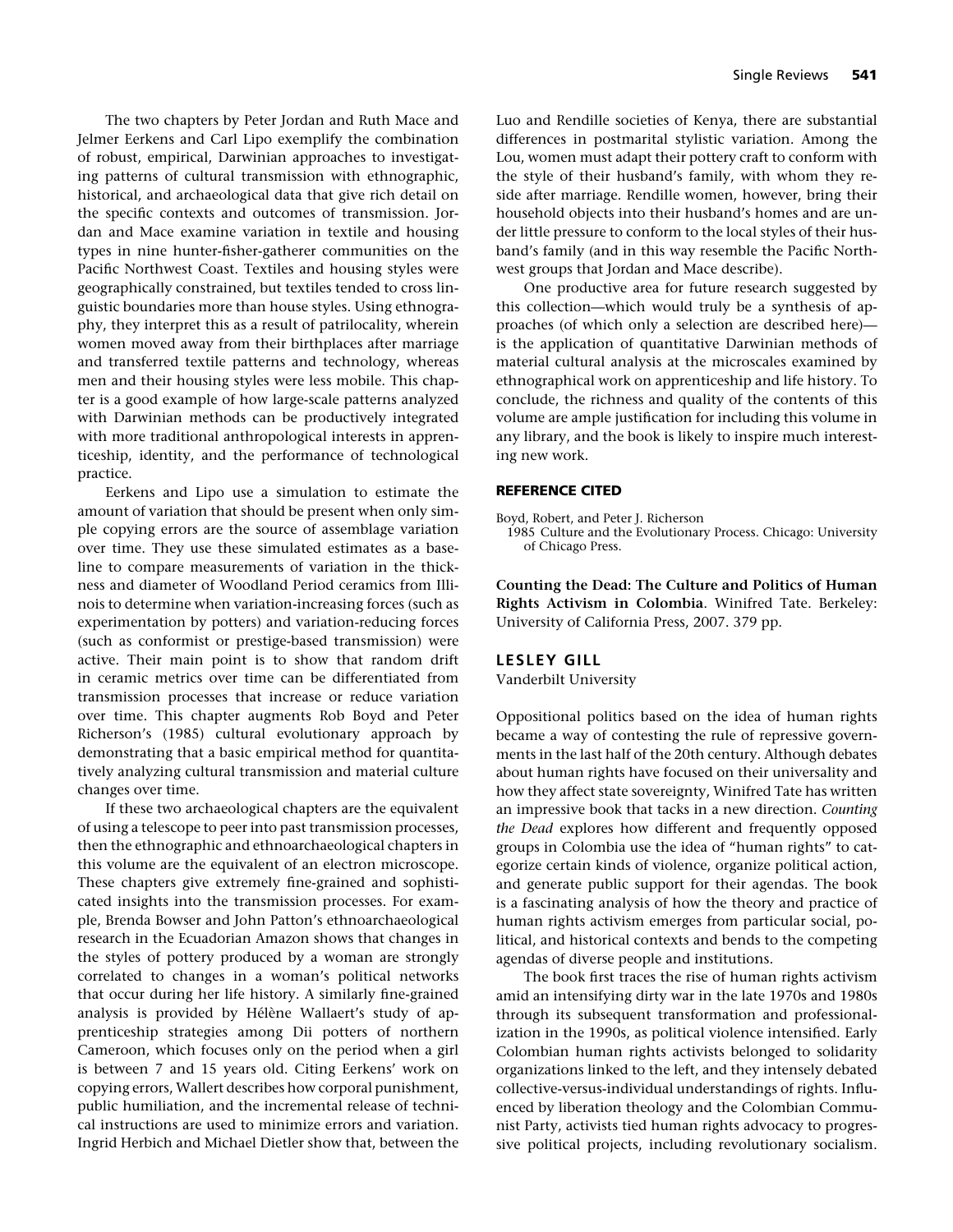Yet, by the 1990s, with the end of the Cold War, the decline of socialism, and an increasingly suspect guerrilla war in which kidnapping, extortion, and involvement in drug trafficking raised questions about the political goals of the insurgents, the kind of political project offered by human rights became less clear, as the connection between human rights and an agenda for collective social transformation blurred.

Several of the early solidarity organizations became NGOs that harvested new international funding for human rights work and employed better-educated and betterpaid professionals who focused less on denouncing specific instances of state-sponsored violence and abuse than on influencing state policy through international organizations, such as the United Nations. Human rights reporting was harnessed to international legal standards, and in the process, it became depoliticized, focused on statistics, and driven by a moral imperative that centered on shielding vulnerable individuals from the abuses of state power as well as from the rights violations committed by insurgent groups.

As NGOs proliferated across Colombia, state institutions charged with the protection of human rights also began to emerge. Often staffed by professionals from the NGO sector, they opened up new ways to address human rights crimes through state organizations. Yet, as Tate demonstrates, these entities contributed less to the resolution of crimes and the prosecution of perpetrators than to the production of impunity through the creation of even more bureaucracy.

Finally, in one of the book's most fascinating chapters, Tate documents how the Colombian military embraced human rights when it could no longer simply dismiss them as left-wing propaganda. The shift occurred as international attention focused on the massacres, community displacements, disappearances, and extrajudicial executions that were attributed overwhelmingly to the armed forces and as the U.S. military began to espouse human rights in its training programs. Critics, however, had ample reason to be skeptical.

The military programs had less to do with protecting the rights of vulnerable people than with winning their "hearts and minds" in a dirty war that had gone on for decades. Senior Colombian officials incorporated human rights into psychological operations and civic-action campaigns aimed at generating public support for the war against the guerrillas, and they portrayed the Colombian military as a victim. The armed forces also wielded human rights as a weapon against NGO efforts to limit their power and hold officers accountable for abuses. As Tate observes, however, the military failed to even acknowledge the bizarre contradiction between its claims to produce human rights documentation, on the one hand, and the numerous charges that it violated the rights of the very citizens that it was charged with protecting, on the other hand.

*Counting the Dead* represents a considerable achievement. It is an important intervention in the ongoing debate about human rights and the promises and pitfalls of rights-based, oppositional politics. It is also a valuable contribution to U.S. scholarship on Colombia, a country relatively understudied by anthropologists because of the conditions that Tate describes so well. The book is well written and full of rich details drawn from the author's long involvement with human rights activism and research. Scholars across a broad range of fields, including anthropology, Latin American studies, peace and conflict studies, sociology, and political science, will find it interesting and important.

**The Ironies of Freedom: Sex, Culture, and Neoliberal Governance in Vietnam.** Nguyen-vo Thu-huong. Seattle: University of Washington Press, 2008. 356 pp.

## **ERIK HARMS**

Yale University

Vietnam, as Nguyen-vo Thu-huong demonstrates in this important new book, "has two faces when it comes to freedom" (p. 246). Building from rich ethnographic research among sex workers and medical experts, compelling and well-informed analysis of literature, news media, and popular films, and a careful study of Vietnamese agencies concerned with prostitution, *The Ironies of Freedom* describes governance by choice and coercion. Since the *doi moi* (renovation) reforms instituted in 1986, the government's approach to prostitution increasingly depends on a "parceling" of governing functions to different parts of the state responsible for governing an increasingly "differentiated citizenry." One face of freedom increasingly celebrates individual self-mastery and free choice among gendered subjects who seem to benefit from the market-based economy. This is the face scholars might identify as "neoliberal governmentality." The other face, embodied most directly by the Ministry of Public Security, relies on extremely repressive and punitive technologies of social control and policing. Scholars rarely associate this type of governance with neoliberalism, but this book shows how both faces of freedom are connected. In this two-faced form of governance, exhortations of freedom for the middle-class "bourgeois housewife" coexist with the seemingly contradictory extension of carceral regimes of repression and coercion to working-class women.

The different forms of intervention that become differentially deployed along gender and class lines emerge most clearly through the book's ethnography. The author provides sensitive and analytically convincing descriptions of the inner workings of sites in and around Ho Chi Minh City and the coastal town of Vung Tau to which few other scholars of Vietnam have had access. The text is enriched by vivid conversations and descriptions of observed interactions in a sex-service café, state-run rehabilitation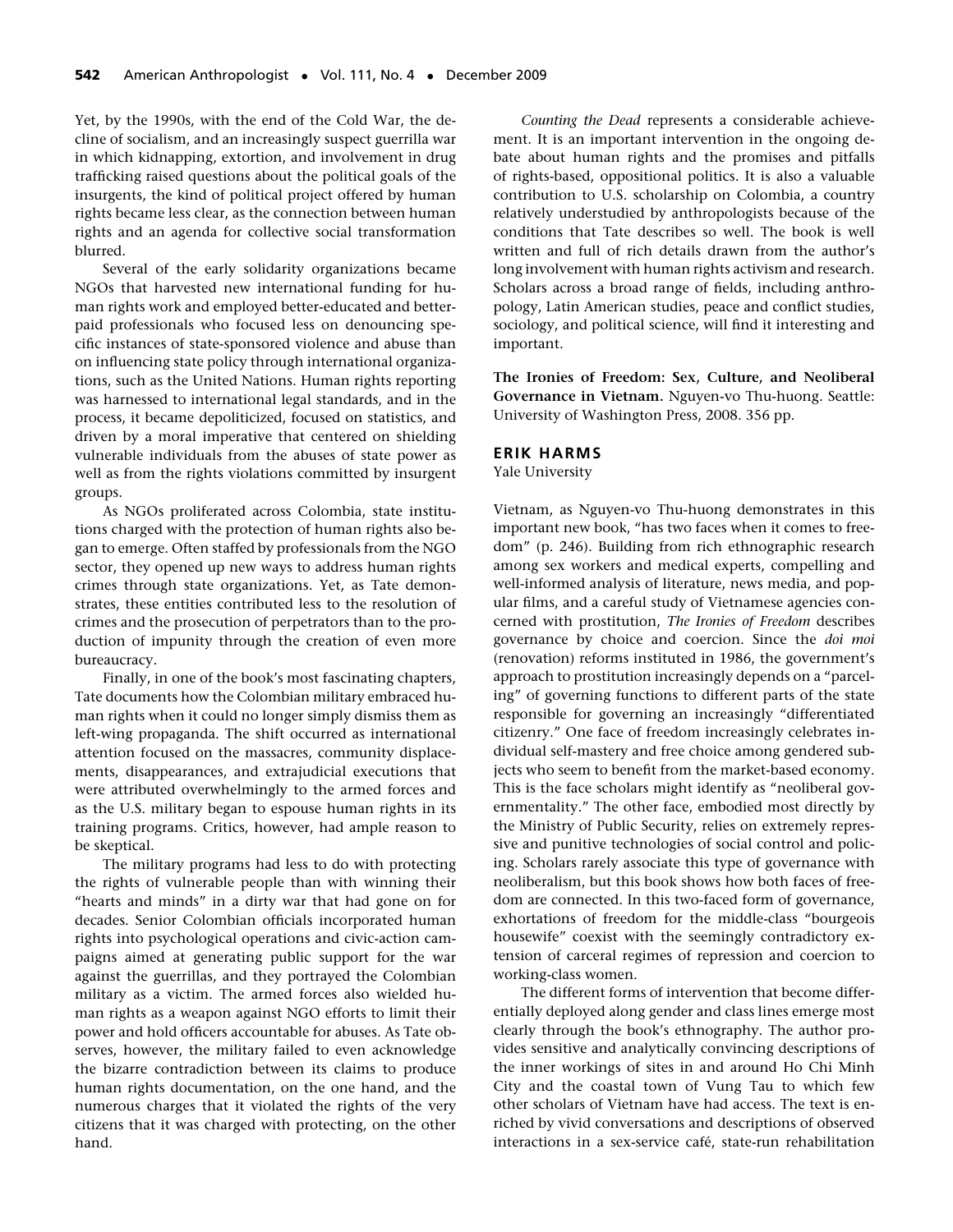camps, a rehabilitation home run by a private charity, peereducation groups led by "reformed prostitutes," and an abortion clinic. The ethnography reveals an intimate connection between marketization and the commodification of pleasure, whereby business connections among male entrepreneurs are "hooked" *(moc noi)* via commercial sex. As Thu-huong writes, "Vietnam's liberalizing economy was a hooking economy in which personal connections were vital for business, especially sensitive business. Foreign, state, and private entrepreneurs offered the enjoyment of commodified pleasure, especially sexual pleasure, to facilitate and maintain contacts among business partners or potential partners" (p. 18). This "hooking economy" is more than a play on words: male entrepreneurs forge their class identities through the consumption of female bodies, producing a symbolic economy of desire within which status hierarchies are performed.

The author also shows how health professionals intervene into women's lives in ways that both respond to and reproduce different class identities. Medical experts teach upper-class housewives to embrace medicalized "natural" desires and to assert free choice and self-mastery, but they also urge them to respond to the "social evil" of prostitution by making themselves more attractive to errant husbands by "out-whoring prostitutes ... within the hygienic confines of the conjugal bed" (p. 113). Lower-class sex workers, by contrast, are governed in much different ways: incarcerated in prison-like reform camps, they are infantilized, and their free choice is denied rather than cultivated. Carefully outlining these two faces of choice and coercion in medical and police domains, the book also carefully shows how they appear in realist popular films, media representations, and journalistic reportage.

Theoretically, the book opens new conversations among Foucauldian theorists of governmentality, feminist critics of gendered subjectivity and performativity, and Marxist analysts of class inequalities in ways that will speak to readers across the disciplines of anthropology, political science, sociology, and critical Asian studies. Some readers may find that the book uses the term *neoliberalism* uncritically, eliding the difficulty of applying such a term to a nominally socialist Vietnamese state that itself has no local terminology for neoliberal type reforms. But in doing so, the author opens up an important debate that calls for further discussion. Most refreshingly, the rich ethnography allows the author to ground the scholarship on "governmentality" in context, pressing the limits of received theory with the hard facts of social differentiation and the two faces of governance in Vietnam today. Adding Marx to Foucault, the book shows how "governmentality" for the middle class coexists with classic repression, exploitation, and alienation for the working class. The "ironies of freedom" are many: self-mastery coexists with conformity; choice with coercion; consumer freedom with social obedience; and today's Vietnamese Marxism allows class prerogatives to dictate unequal governance. Marx's own wandering ghost, on reading this book's sobering account of marketoriented, post–reform era Vietnamese Marxism, would be likely compelled to repeat his most ironic of phrases: I am not a Marxist!

**The Archaeology of Ethnogenesis: Race and Sexuality in Colonial San Francisco.** Barbara Voss. Berkeley: University of California Press, 2008. 400 pp.

## **LU ANN DE CUNZO**

University of Delaware

This exemplary study examines the establishment and service as a Spanish military outpost (1776–1821) of the Presidio of San Francisco, California (now a National Historical Park). Typical of imperial frontiers and yet a hindrance to Spain's ambitions on the Pacific coast, the initial settlers were a pluralistic community of colonized people from western Mexico with Mexican Indian, European, and African ancestry. Investigating four generations of these military settlers, Barbara Voss charts how these displaced families created new cultural identities and transformed themselves into a unified colonial force. She interrogates this process of ethnogenesis, the manipulation of familiar ethnic, religious, gendered, and economic identities to political ends.

At the outset of Spanish settlement, the *sistema de castas* (lit. system of classes) governed the social order, a racial code based on skin tone and, secondarily, on social practices, legitimacy, and wealth. Voss's research reveals a paradox: the colonial settlers actively resisted this policy of racial inequality yet ultimately replaced it with another, a "Californian" identity that privileged local associations, Spanish ancestry, and a particular form of ethnosexuality.

The work consists of ten chapters divided into "Contexts" and "Practices." In the first part, Voss explains how she explored the articulated micro-, meso-, and macrohistories of colonial identities and social institutions. Her theoretical framework emphasizes overdetermination and motion, describing these borderland peoples in terms of hybridity, ambivalence, and fluidity and fixity. Other chapters outline the historical context, beginning with Spain's decision to expand militarily into Alta California at the end of the Seven Years' War. Presidio San Francisco was the northernmost of four settlements established along the California coast initially for defense and later to serve as governmental seats.

Voss mined historical records to learn about the 130– 200 people residing at the Presidio. Beyond basic demography, she examines issues such as labor arrangements with local Native Californians hired at the presidio, ideologies of honor and shame, and the initial negotiations of racialized and gendered identities. Turning to the archaeological research, Voss chronicles methods and significant findings of 13 years of fieldwork. Examples include the expansion of the Presidio's main quadrangle to encompass almost 250 percent more land than documents suggested and evidence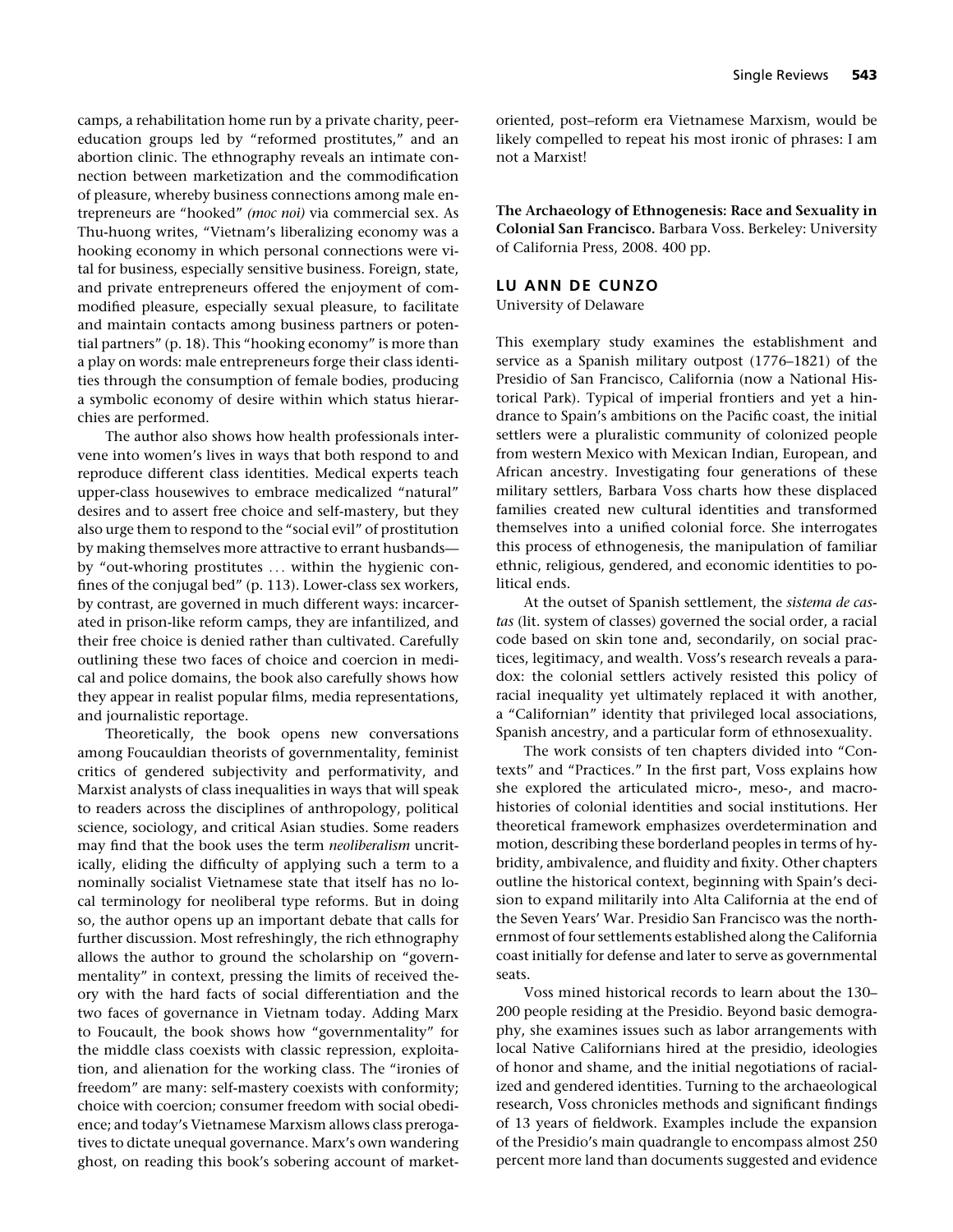from one apartment and several middens used to explore the material practices of ethnogenesis.

The five chapters in "Practices" detail the author's multiscalar, multivocal, and multilocal analyses of the landscapes, architecture, foods and dining practices, and self-fashioning practices cultivated over the course of four generations of colonial residence. Voss documents how the colonists' adopted ethnonym of *Californio* captured their process of "graft[ing] themselves onto the land" (p. 147), negotiating the 1772 *Reglamento* (regulations for presidios that guided construction to ensure the Presidio functioned as a precision timepiece of defense). Over time, the colonists homogenized, centralized, and expanded the Presidio. This involved adopting adobe to assert the colonizer status of occupants and shifting decision making and surveillance from households and homes to the military command and public plaza.

The colonists' bodies and homes were also sites for displaying tradition and taste and negotiating gendered Californio identities. Extensive, detailed analyses of macroflora, fauna, ceramics, and documents revealed how the Presidio residents created a fusion colonial cuisine. Sumptuary laws attested to the significance of clothing in *castas* (castes or classes) ascription in the founding years of the Presidio. Over time, the generations refashioned themselves into Californios, defined in contradistinction to Native Californians and in the context of public and sacred, rather than everyday, dress. Men's roles, responsibilities, and honor were expressed through ornate Spanish Bourbon styles onto which they grafted symbols of military rank. Women manipulated styles more freely yet their allegiance to the media of expensive imported fabrics and ornaments conveyed the European ideals of civilization on which they founded their cultural identities.

In this study, Voss has narrated a powerful history of Spanish imperialism from the perspective of disadvantaged colonists drafted to serve on the front lines of European struggles for hegemony in North America. Although ethnogenesis proved an effective tool to alter the institutions that enlisted these colonists, Voss concludes that her study also "provides an important caution against viewing hybridity, fluidity, and contingency as inherently liberatory strategies" (p. 289).

*The Archaeology of Ethnogenesis* is a required read for scholars of European imperialism, colonization, race, class, and gender. It offers graduate students an inspirational model study. Highlighting the ambiguity and unevenness inherent in the process of ethnogenesis, Voss complicates our understanding of the relationships between colonizers and colonized. Her comparisons reinforce the need for continued research into the diverse strategies employed throughout the colonial Americas.

**Rumba Rules: The Politics of Dance Music in Mobutu's Zaire.** Bob W. White. Durham: Duke University Press, 2008. 300 pp.

# **ANDREW J. EISENBERG**

Stony Brook University

This ethnography of young dance-music performers and audiences in 1990s Kinshasa, Zaire (now the Democratic Republic of Congo), examines urban popular culture as a site of articulation for *political culture,* in the sense of everyday ideas and practices of power and authority. Using vivid firstperson narratives that are at times as enjoyable (if not as danceable) as the music around which they revolve, Bob W. White examines multiple facets of Kinshasa's dance-music scene—from its compositional and performance practices to its industrial context to its attendant subjectivities—for evidence of how Mobutu Sese Seko's heavy-handed cultural policy and authoritarian leadership infiltrated everyday life in urban Zaire.

The music at the center of this study is the Cubantinged dance genre known locally as *rumba* or *musique moderne.* Despite the international scope of this music, White does not extend his study beyond Kinshasa (a city whose reputation for danger has no doubt dissuaded others from undertaking similar projects). The parochial focus is generally appropriate for White's stated objective of mapping the quotidian dynamics of political culture in Mobutu's Zaire; however, it sometimes seems at odds with the highly mobile nature of the musical culture around which the study is framed. Chapter 5's discussion of musicians' social mobility and cosmopolitan sensibilities, in particular, may have benefited from more attention to the global circulation of Congolese music and musicians (something White has written about elsewhere in insightful ways).

White finds the most revealing connection between Zairian dance music and Zairian political culture in the concept of "animation," which was central to both musical aesthetics and state cultural policy. Before animation became central to Zairian dance music, Mobutu had instituted a policy of animation politique, denoting state-sponsored, large-scale performances and daily performances of songs, dances, and slogans at schools and places of work. Without necessarily acknowledging the connection to animation politique, dance musicians in Kinshasa subsequently invented a two-part form that stressed the achievement of an ebullient state of animation in the upbeat second part (the *seben* [from the English musical term *seventh chord*]). White suggests that it was precisely dance musicians' ability to conjure animation that motivated Mobutu's regime to keep musicians poor and struggling through a "strategic neglect" of their industry (p. 81).

The political potential of animation was most directly realized in Zairian dance music through the advent of *libanga,* a form of percussive praise singing performed by the band's maraca-playing *atalaku* (probably derived from the Kikongo for "look at me!"). Through learning the art of the atalaku, White acquired a powerful ethnographic ear on the micropolitics of Kinshasan dance music and the dynamics of Zairian political culture more generally. His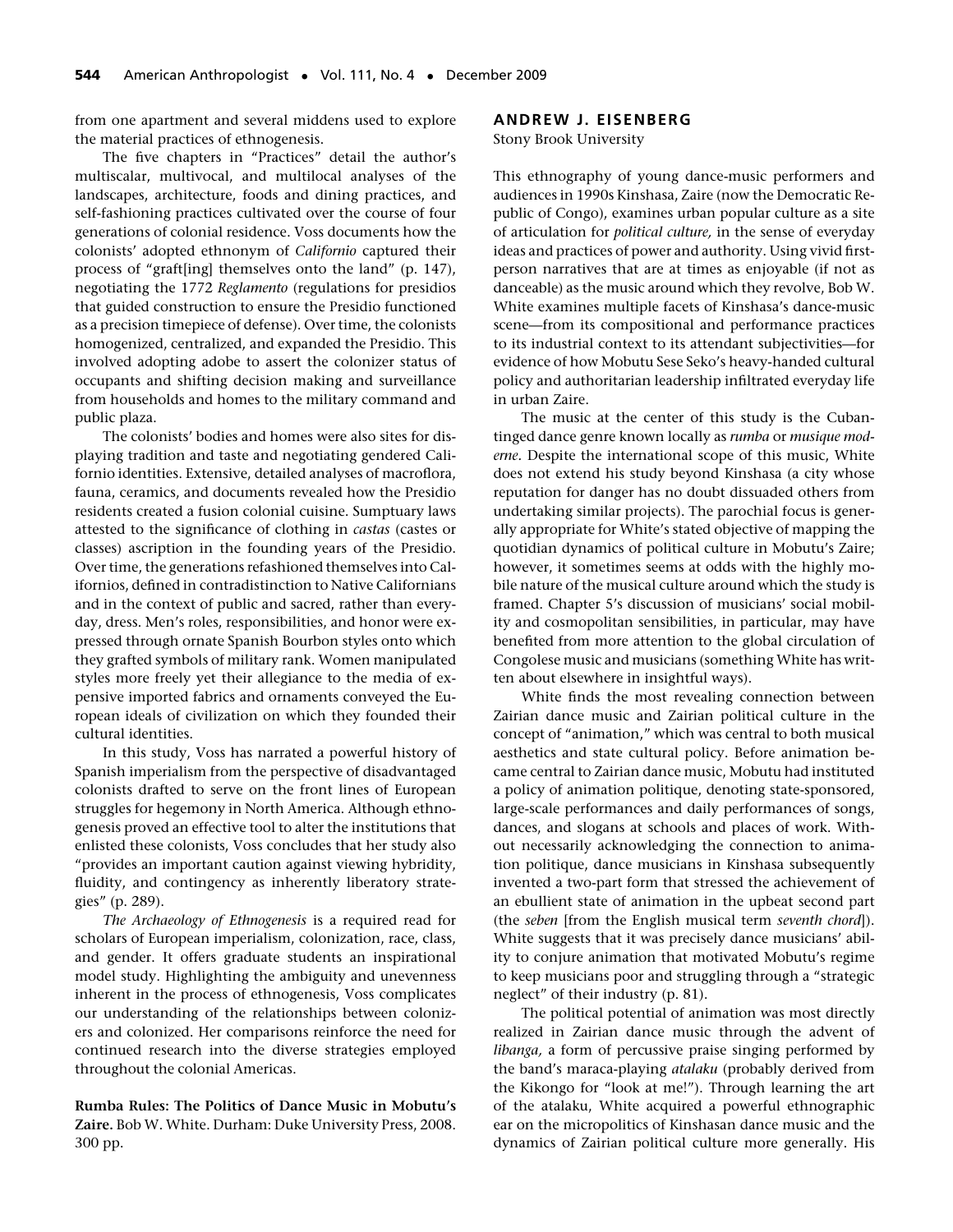ethnography reveals intimate links between libanga practice and animation politique as well as between the internal politics of Zairian dance bands and Mobutu's "big man" leadership.

In the book's final chapter, White thoughtfully airs the politics of his writing about Mobutu's Zaire in its wake. The urgent question confronting him is whether it is possible to approach the everyday reverberations of Mobutu's authoritarian rule without perpetuating the Western myth that gross abuses of power are uniquely, or essentially, African. This dilemma is particularly acute in regard to White's project, which, against the grain of much popular-music scholarship (incl. Congolese scholars' emerging writing), examines Zairian popular music as a site of accommodation, where subjects assimilated dominant political culture. White's response to this dilemma, evident throughout the book, is to keep in view the fact that accommodation is not the same as zombification. He portrays his young interlocutors in Kinshasa as fully formed subjects with projects and desires, as individuals who were drawn to dance music as a source of sustenance, pleasure, and meaning in the often-bleak world of Mobutu's Zaire.

Considering White's attention to the politics of his writing, it is a bit ironic that he engages in an unnecessary polemic on a field in which his book is likely to be read: ethnomusicology. In a brief passage on methodology, he describes *ethnomusicology* as a field wholly devoid of anthropological concerns; his characterization of the field is so reductive as to generate incomprehensible assertions like "[during the 1990s] the anthropological study of music still tended to be confused with ethnomusicology" (p. 13).

On the whole, *Rumba Rules* is a cogent and empirically rich contribution to the study of political culture in Mobutu's Zaire and beyond. It is a fine addition to the ethnographic literature on popular music in postcolonial Africa, which, by virtue of its object, has always enjoyed a privileged perspective on the nexus of micropolitics and macropolitics. Scholars interested in the popular, the urban, and the political in Africa will find much of value in its pages.

**Patterns of Exchange: Navajo Weavers and Traders.** Teresa Wilkins. Norman: University of Oklahoma Press, 2008. 231 pp.

#### **LEA S. MCCHESNEY**

The University of Toledo

The intention to incorporate Native Americans within a national economy through trade as a form of education in "civilization" runs deep in the history of federal–Indian relations. It began in the Southwest after establishing a U.S. government foothold through army sutler's stores, administrative offices, and trading posts. Situated within a discussion of colonial and indigenous exchange systems, *Patterns of Exchange* explores relationships between Navajo weavers and Euro-American traders, focused primarily on the eastern Navajo Reservation from the inception of trading posts in 1876 to the present day. Although Wilkins does not analyze Indian trading through the lens of the settlers' colonial project, the actions and correspondence of traders who implemented federal policy reveal the processes of assimilation within U.S. capitalism. Yet she shows that their widespread recognition in a flourishing Indian art market a century later is less an outright vindication of the policy than of Navajos in converting capitalism to their own ends through the textile trade. Exploring both Navajo and Euro-American perspectives on the economic and social content of trading relationships within distinct cultural parameters, Wilkins provides a historical analysis that is accessible to the multiple audiences, including Navajos, she addresses.

Through a detailed ethnography of intercultural production, Wilkins accomplishes a textual tapestry that is organized, appropriately enough, like a Navajo textile to reveal an intimate knowledge of the objects, agents, and territory she explores. The chapters exploring Navajo values, the heart of her book, are framed within borders the way a weaver structures her design. Wilkins first addresses the history of Southwest trading ("exchanging spaces"), then proceeds to consider Navajo weavers' knowledge of designs and materials as well as their motivations to engage with traders ("we wove the design we wanted"). She next discusses trading practices enmeshed in long-standing kinship relationships (trade "a long time ago"), followed by weavers' considerations for valuing their work in the marketplace ("please, my son, my rug is worth that much"). "Exchanging places" caps her analysis by investigating the innovation of traveling off reservation as a demonstrator to convey Navajo knowledge and practice to the outside world. The subtle alteration of the bordering chapter titles shifts authority for articulating the value of Navajo weaving from the trader to the weaver, from commodity to process and gendered body of knowledge. A chapter on traders' efforts to shape the market by establishing criteria of value for U.S. consumers at the turn of the 20th century, "the creation of a usable past," is also included within this bordered symmetry.

Wilkins contributes importantly to both the authenticity and creativity conundrums of recent anthropological and art historical debates, while revealing the way in which questionable capitalist practices, such as extending credit (a kind of futures trading of the day), were welcomed by Navajos for implicating the trader in their kinship system with its ideology of helping. Among her insights are the ways traders both disentangled weaving from the activities of daily life and disaggregated the process into stages of specialized labor. Her analysis of the basis, artistic execution, and Navajo interpretation of Hubbell's painting collection of precolonial weaving styles contributes to an understanding of "revivals" and the vexed question of "copying" designs. She thus sheds light on the layered processes by which weaving became aestheticized within the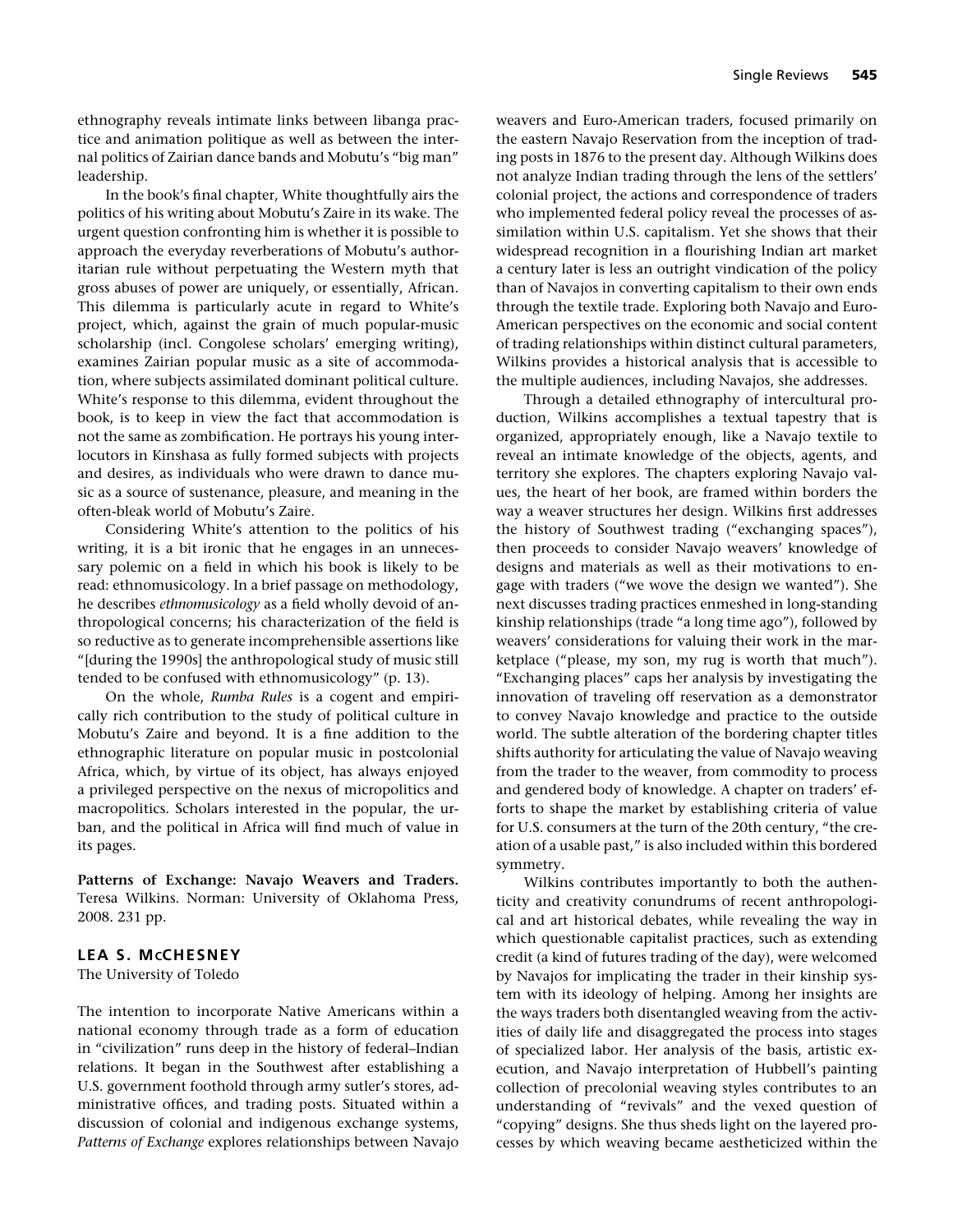Western canon, here permitting the liberation of designs from local social constraints, with concerns about respect of other persons and modes of learning, and paradoxically enabling a "process of autonomous creation" in accord with Navajo values, which supports the identity of artist today.

Wilkins respects the multiple points of view she represents and is at pains to refute "Marxist" studies that she contends reduce traders and weavers to exploiters and exploited. Although her "relational" approach is laudable, as is her goal is to foreground a Navajo "register of values," she avoids the political dynamics for both weavers and traders that influenced the market's structure and weavers' socialization into it, providing differential access to valuable knowledge. Nor does she specifically address how gender entered into these dynamics. These topics could offer a powerful and nuanced way to rethink political economy utilizing indigenous knowledge as forcefully as Western theory. Indeed, the Navajo perspective of the trading venture ("we're all in it together") that helped restore their vitality applies equally to this rich intellectual project, which makes theoretical contributions even if they remain undeveloped. Although there is more to be explored and much to be mined from academic and indigenous perspectives alike, *Patterns of Exchange* will reward readers in its intricately interwoven details.

**The Impact of Electricity: Development, Desires and Dilemmas.** Tanja Winther. New York: Berghahn Books, 2008. 256 pp.

## **MICHAEL BRIAN SCHIFFER**

Fred A. Riecker Distinguished Professor University of Arizona

Partly the report of a development project, partly an ethnography, and partly a discourse on development anthropology, *The Impact of Electricity* is a fascinating and significant work. Beginning in 1991 as an engineering student, Tanja Winther took part in the development project that had brought electricity to Uroa, a village in Zanzibar. Later visits to Uroa as a social anthropologist and consultant for a Norwegian development agency enabled Winther to craft a work that asks: What impact did "the arrival of electricity ... [have] on people's lives in rural Zanzibar?" (p. xiii). She answers this question with considerable insight and thoroughness and also strives, with less success, to explain consumption (adoption) patterns of electrical appliances.

Winther made friends in the village, observed activities, and elicited electricity-related discourse. In addition, she accompanied the meter reader on his rounds and so was able to make a house-by-house inventory of appliances. She also conducted a census of 114 households (a 23-percent sample). However, she made little use of sociodemographic data when studying adoption patterns.

The electrification of Uroa is an unusual case of development because Uroans initiated the project and most

stakeholders deemed it successful. Winther properly emphasizes the role played in this success by early community participation. In Uroa, support of community leaders and sufficient time to neutralize opposition paved the way for electrification. In nearby Binguni, however, leaders learned about the plan without time to marshal local support, and the village was not connected to the grid.

The greatest benefits of electrification took place at the community scale. The use of an electric pump supplied clean water in taps throughout Uroa, which reduced the incidence of diarrhea. And in health facilities, emergencies were handled around the clock, instruments sterilized, and medicines stored in refrigerators. Such benefits suggest that "one might even ... consider access to electricity as a human right" (p. 224).

Electricity also had significant effects at the household scale. Lights and television, both widely acquired, created a never-ending day that promoted activity changes, new material desires, and a faster pace of life. Electricity also increased dependence on a distant bureaucracy with unfathomable rules, led to greater intrusions by the central government, and intensified social stratification. And some people struggled to pay the electric bill. One of the book's special strengths is detailed discussion about how electricity at home affected each gender. For example, husband and wife spent more time together but, owing to the demands of socializing in the evening, had less time for intimacy. In addition, the costs of connection to the grid and of buying appliances raised the bar for marriage, and so younger men began to eschew polygamy. Reducing the need to haul water greatly lessened the workload for women and girls, giving the latter more time to concentrate on school.

This case study also brought to light the ways in which the behavioral changes were reconciled with Muslim orthodoxy. Some rules and values, as in the strict separation of the sexes, were ignored with little concern, whereas others—prayer times—were rigorously followed. As Winther notes, people hold multiple, often conflicting values that can be invoked selectively to rationalize behavioral changes that occurred in response to local material contingencies.

Although Winther suggests that "one cannot anticipate how a given change, such as the arrival of electricity, will affect social life" (p. xiv), some of the changes she described might have been predicted had relevant ethnographic data been gathered and analyzed before electrification began. Moreover, if prediction were in general precluded, then undertaking any development project in the absence of warranted forecasts of specific effects (positive and negative) would be morally questionable. Fortunately, Winther's empirical account of how the changes "are actually perceived and experienced" (p. xiv) by Uroans lays a foundation for building models to predict electrification's effects in future projects—assuming that relevant ethnographic information is collected at the outset. An obvious